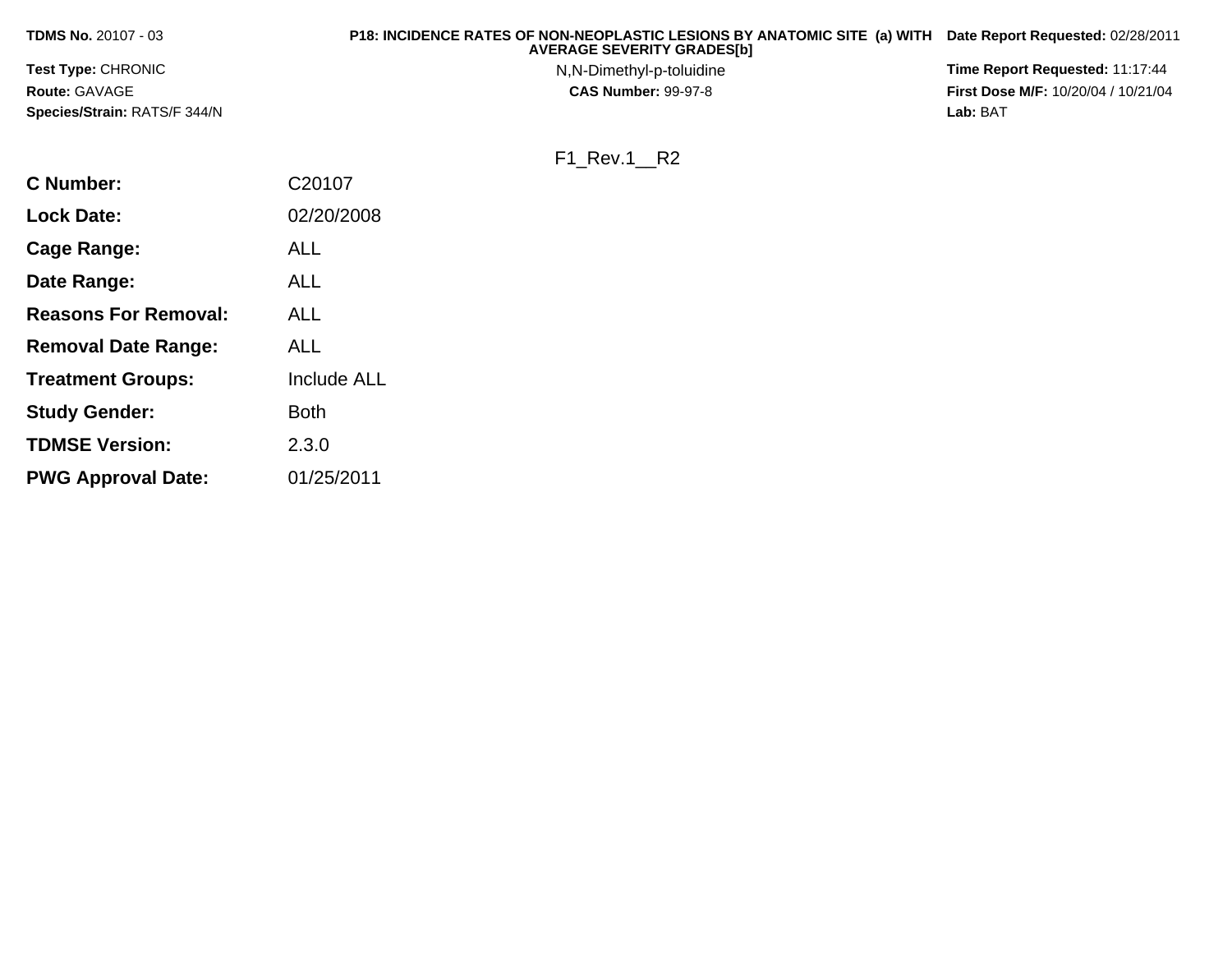| <b>TDMS No. 20107 - 03</b>              |              | P18: INCIDENCE RATES OF NON-NEOPLASTIC LESIONS BY ANATOMIC SITE (a) WITH Date Report Requested: 02/28/2011 |                            |                           |                                     |
|-----------------------------------------|--------------|------------------------------------------------------------------------------------------------------------|----------------------------|---------------------------|-------------------------------------|
| Test Type: CHRONIC                      |              | Time Report Requested: 11:17:44                                                                            |                            |                           |                                     |
| Route: GAVAGE                           |              |                                                                                                            | <b>CAS Number: 99-97-8</b> |                           | First Dose M/F: 10/20/04 / 10/21/04 |
| Species/Strain: RATS/F 344/N            |              |                                                                                                            |                            |                           | Lab: BAT                            |
| <b>FISCHER 344 RATS MALE</b>            | 0 MG/KG      | 6 MG/KG                                                                                                    | 20 MG/KG                   | 60 MG/KG                  |                                     |
| <b>Disposition Summary</b>              |              |                                                                                                            |                            |                           |                                     |
| <b>Animals Initially In Study</b>       | 50           | 50                                                                                                         | 50                         | 50                        |                                     |
| <b>Early Deaths</b>                     |              |                                                                                                            |                            |                           |                                     |
| <b>Dosing Accident</b>                  |              | 1                                                                                                          | 1                          | 3                         |                                     |
| <b>Moribund Sacrifice</b>               | 11           | 7                                                                                                          | 11                         | $\overline{7}$            |                                     |
| <b>Natural Death</b>                    | $\mathbf{2}$ | 5                                                                                                          | $\overline{7}$             | 19                        |                                     |
| <b>Survivors</b>                        |              |                                                                                                            |                            |                           |                                     |
| <b>Terminal Sacrifice</b>               | 37           | 37                                                                                                         | 31                         | 21                        |                                     |
| <b>Animals Examined Microscopically</b> | 50           | 50                                                                                                         | 50                         | 50                        |                                     |
| <b>ALIMENTARY SYSTEM</b>                |              |                                                                                                            |                            |                           |                                     |
| Esophagus                               | (50)         | (50)                                                                                                       | (50)                       | (50)                      |                                     |
| Foreign Body                            |              |                                                                                                            | -1                         |                           |                                     |
| Inflammation                            |              |                                                                                                            |                            | 1[3.0]                    |                                     |
| Perforation                             |              |                                                                                                            | -1                         | $\overline{2}$            |                                     |
| Periesophageal Tissue, Inflammation     |              |                                                                                                            |                            | 1[3.0]                    |                                     |
| Intestine Large, Cecum                  | (50)         | (50)                                                                                                       | (50)                       | (50)                      |                                     |
| Intestine Large, Colon                  | (50)         | (50)                                                                                                       | (50)                       | (50)                      |                                     |
| Parasite Metazoan                       | 1            | $\overline{2}$                                                                                             | $\mathbf{1}$               |                           |                                     |
| Intestine Large, Rectum                 | (50)         | (50)                                                                                                       | (50)                       | (50)                      |                                     |
| Parasite Metazoan                       | 3            | 5                                                                                                          | 2                          | 3                         |                                     |
| Intestine Small, Duodenum               | (50)         | (50)                                                                                                       | (50)                       | (50)                      |                                     |
| Inflammation, Chronic Active            |              |                                                                                                            | 1[2.0]                     |                           |                                     |
| Intestine Small, Ileum                  | (50)         | (50)                                                                                                       | (50)                       | (50)                      |                                     |
| Parasite Metazoan                       |              |                                                                                                            | -1                         |                           |                                     |
| Intestine Small, Jejunum                | (50)         | (50)                                                                                                       | (50)                       | (50)                      |                                     |
| Liver                                   | (50)         | (50)                                                                                                       | (50)                       | (50)                      |                                     |
| Angiectasis                             | 1[2.0]       |                                                                                                            |                            |                           |                                     |
| <b>Basophilic Focus</b>                 | 28           | 6                                                                                                          |                            | $\ensuremath{\mathsf{3}}$ |                                     |
| Clear Cell Focus                        | $30\,$       | 36                                                                                                         | 26                         | 35                        |                                     |
| Congestion                              | 1[2.0]       |                                                                                                            |                            |                           |                                     |
| Degeneration, Cystic                    | 4[1.3]       | 10[1.4]                                                                                                    | 9[1.3]                     | 17 [1.3]                  |                                     |
| Eosinophilic Focus                      | 11           | 21                                                                                                         | 21                         | 29                        |                                     |
| Fatty Change, Focal                     | 6[1.3]       | 2[1.0]                                                                                                     | 3[1.3]                     | 9[1.2]                    |                                     |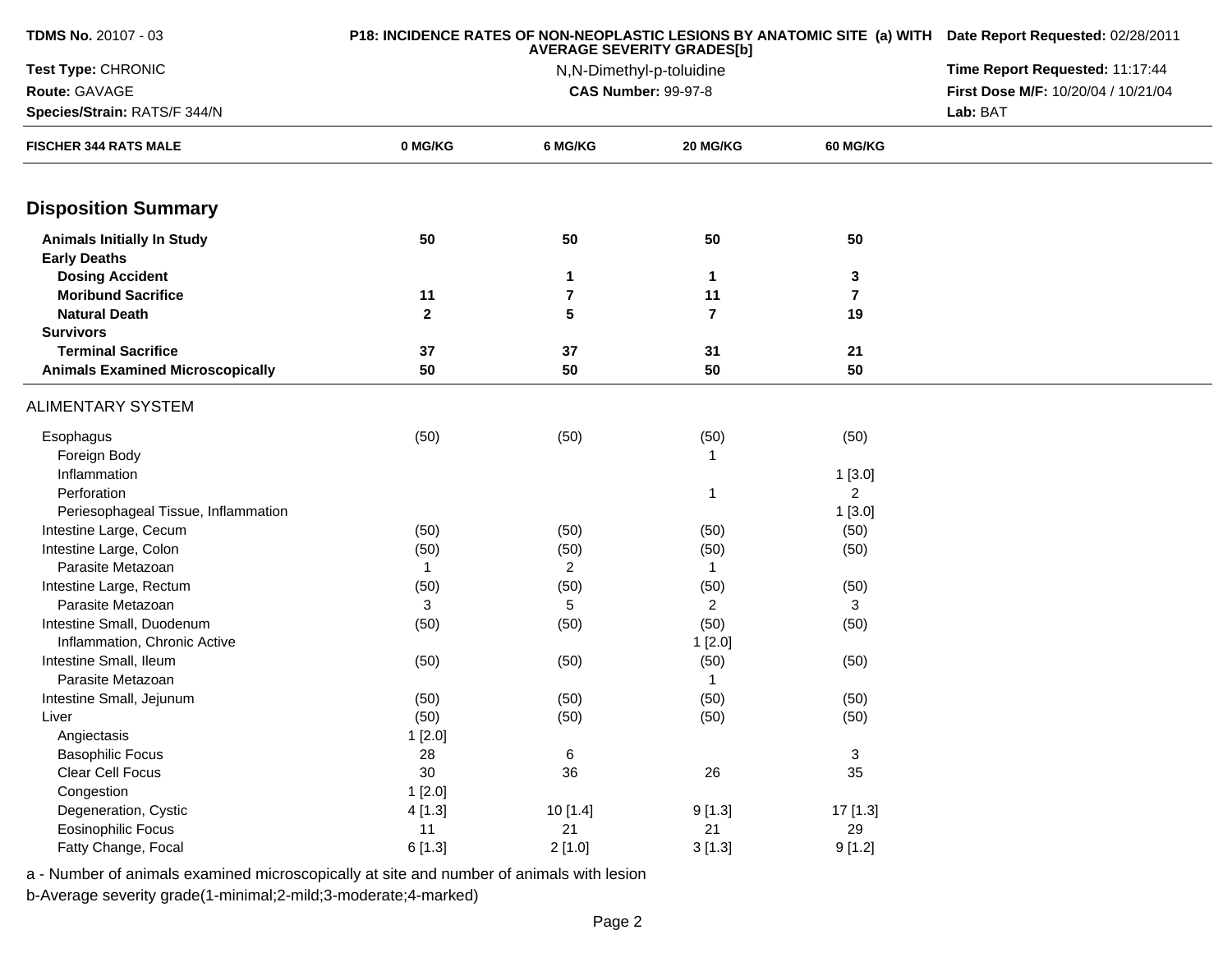| Test Type: CHRONIC<br>Route: GAVAGE<br>Species/Strain: RATS/F 344/N<br><b>FISCHER 344 RATS MALE</b><br>Fatty Change, Diffuse | 0 MG/KG<br>1[2.0]<br>1[1.0]<br>1[2.0]<br>8<br>40 [1.1] | 6 MG/KG<br>8[1.1]<br>$\mathbf{1}$ | <b>AVERAGE SEVERITY GRADES[b]</b><br>N,N-Dimethyl-p-toluidine<br><b>CAS Number: 99-97-8</b><br>20 MG/KG<br>5[1.6]<br>1[1.0] | <b>60 MG/KG</b><br>5[2.0]<br>1[1.0] | Time Report Requested: 11:17:44<br>First Dose M/F: 10/20/04 / 10/21/04<br>Lab: BAT |
|------------------------------------------------------------------------------------------------------------------------------|--------------------------------------------------------|-----------------------------------|-----------------------------------------------------------------------------------------------------------------------------|-------------------------------------|------------------------------------------------------------------------------------|
|                                                                                                                              |                                                        |                                   |                                                                                                                             |                                     |                                                                                    |
|                                                                                                                              |                                                        |                                   |                                                                                                                             |                                     |                                                                                    |
|                                                                                                                              |                                                        |                                   |                                                                                                                             |                                     |                                                                                    |
| Hematopoietic Cell Proliferation<br>Hemorrhage                                                                               |                                                        |                                   |                                                                                                                             |                                     |                                                                                    |
| Hepatodiaphragmatic Nodule                                                                                                   |                                                        |                                   |                                                                                                                             | $\mathbf{3}$                        |                                                                                    |
| Inflammation                                                                                                                 |                                                        | 46 [1.1]                          | 42 [1.0]                                                                                                                    | 44 [1.0]                            |                                                                                    |
| Mixed Cell Focus                                                                                                             | 18                                                     | 17                                | 17                                                                                                                          | 35                                  |                                                                                    |
| Vacuolization Cytoplasmic                                                                                                    |                                                        | 1[2.0]                            | 3[1.3]                                                                                                                      | 1[2.0]                              |                                                                                    |
| Bile Duct, Cyst                                                                                                              |                                                        | 1                                 | 3                                                                                                                           |                                     |                                                                                    |
| Bile Duct, Fibrosis                                                                                                          | 21 [1.0]                                               | 27 [1.0]                          | 41 [1.1]                                                                                                                    | 42 [1.5]                            |                                                                                    |
| Bile Duct, Hyperplasia                                                                                                       | 40 [1.2]                                               | 42 [1.5]                          | 44 [1.6]                                                                                                                    | 44 [1.8]                            |                                                                                    |
| Hepatocyte, Hypertrophy                                                                                                      |                                                        |                                   | 6[1.5]                                                                                                                      | 31 [1.5]                            |                                                                                    |
| Hepatocyte, Necrosis                                                                                                         | 2[1.0]                                                 |                                   | 2[2.0]                                                                                                                      | 1[1.0]                              |                                                                                    |
| Oval Cell, Hyperplasia                                                                                                       |                                                        |                                   | 2[1.5]                                                                                                                      | 2[1.0]                              |                                                                                    |
| Mesentery                                                                                                                    | (7)                                                    | (5)                               | (2)                                                                                                                         | (1)                                 |                                                                                    |
| Fat, Necrosis                                                                                                                | 7[2.9]                                                 | 5[3.0]                            | 1[3.0]                                                                                                                      | 1[3.0]                              |                                                                                    |
| Pancreas                                                                                                                     | (50)                                                   | (50)                              | (50)                                                                                                                        | (50)                                |                                                                                    |
| <b>Basophilic Focus</b>                                                                                                      | 1[2.0]                                                 |                                   |                                                                                                                             |                                     |                                                                                    |
| Cyst                                                                                                                         | 2                                                      | $\overline{4}$                    | $\,6$                                                                                                                       | $\overline{c}$                      |                                                                                    |
| Hyperplasia                                                                                                                  |                                                        | 1[3.0]                            |                                                                                                                             |                                     |                                                                                    |
| Infiltration Cellular, Mononuclear Cell                                                                                      | 16 [1.3]                                               | 14 [1.3]                          | 16 [1.2]                                                                                                                    | 20 [1.4]                            |                                                                                    |
| Lipomatosis                                                                                                                  |                                                        |                                   | 1[1.0]                                                                                                                      |                                     |                                                                                    |
| Metaplasia, Hepatocyte                                                                                                       |                                                        |                                   |                                                                                                                             | 1[2.0]                              |                                                                                    |
| Acinus, Atrophy                                                                                                              | 21 [1.8]                                               | 20 [2.0]                          | 17 [1.6]                                                                                                                    | 12 [1.7]                            |                                                                                    |
| Acinus, Hyperplasia                                                                                                          | 2[2.0]                                                 | 2[2.5]                            | 1[3.0]                                                                                                                      |                                     |                                                                                    |
| <b>Salivary Glands</b>                                                                                                       | (50)                                                   | (50)                              | (50)                                                                                                                        | (50)                                |                                                                                    |
| <b>Infiltration Cellular</b>                                                                                                 |                                                        | 1[1.0]                            |                                                                                                                             |                                     |                                                                                    |
| Stomach, Forestomach                                                                                                         | (50)                                                   | (50)                              | (50)                                                                                                                        | (50)                                |                                                                                    |
| Edema                                                                                                                        |                                                        | 1[2.0]                            |                                                                                                                             |                                     |                                                                                    |
| Erosion                                                                                                                      | 1[1.0]                                                 |                                   |                                                                                                                             |                                     |                                                                                    |
| Hyperplasia, Squamous                                                                                                        |                                                        | 3[1.7]                            | 5[2.2]                                                                                                                      | 11 [2.2]                            |                                                                                    |
| Inflammation                                                                                                                 | 1[2.0]                                                 | 5[1.6]                            | 5[2.6]                                                                                                                      | 7[2.6]                              |                                                                                    |
| Ulcer                                                                                                                        |                                                        | 2[2.0]                            | 5[2.6]                                                                                                                      | 6[2.0]                              |                                                                                    |
| Stomach, Glandular                                                                                                           | (50)                                                   | (50)                              | (50)                                                                                                                        | (50)                                |                                                                                    |
| Erosion                                                                                                                      | 1[1.0]                                                 |                                   |                                                                                                                             |                                     |                                                                                    |
| Inflammation                                                                                                                 |                                                        | 1[2.0]                            | 2[1.5]                                                                                                                      | 1[2.0]                              |                                                                                    |
| Mineralization                                                                                                               |                                                        |                                   |                                                                                                                             | 2[1.5]                              |                                                                                    |

a - Number of animals examined microscopically at site and number of animals with lesion

b-Average severity grade(1-minimal;2-mild;3-moderate;4-marked)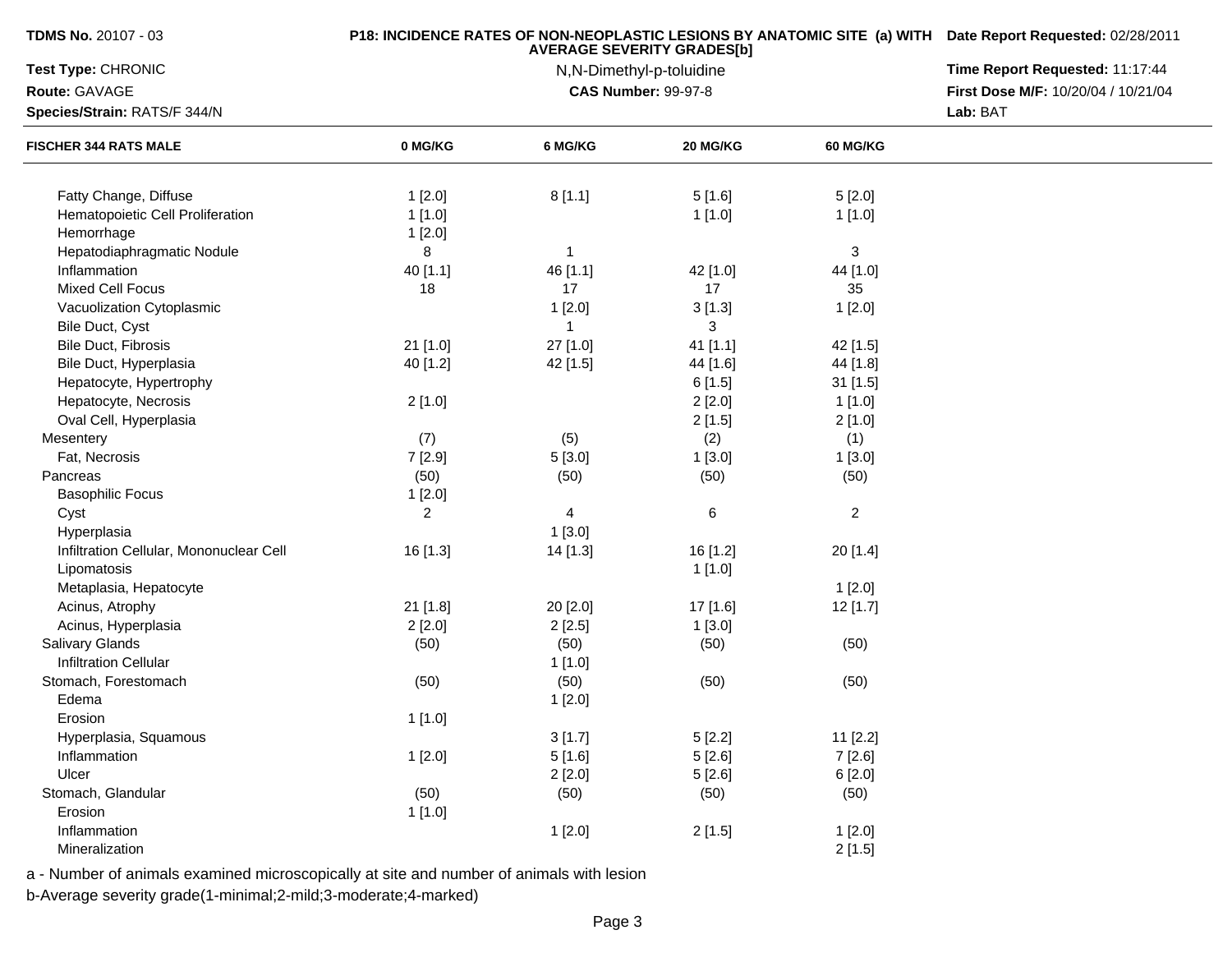| TDMS No. 20107 - 03               |          | P18: INCIDENCE RATES OF NON-NEOPLASTIC LESIONS BY ANATOMIC SITE (a) WITH Date Report Requested: 02/28/2011 |                                                               |                 |                                     |
|-----------------------------------|----------|------------------------------------------------------------------------------------------------------------|---------------------------------------------------------------|-----------------|-------------------------------------|
| Test Type: CHRONIC                |          |                                                                                                            | <b>AVERAGE SEVERITY GRADES[b]</b><br>N,N-Dimethyl-p-toluidine |                 | Time Report Requested: 11:17:44     |
| Route: GAVAGE                     |          |                                                                                                            | <b>CAS Number: 99-97-8</b>                                    |                 | First Dose M/F: 10/20/04 / 10/21/04 |
| Species/Strain: RATS/F 344/N      |          |                                                                                                            |                                                               |                 | Lab: BAT                            |
| <b>FISCHER 344 RATS MALE</b>      | 0 MG/KG  | 6 MG/KG                                                                                                    | 20 MG/KG                                                      | <b>60 MG/KG</b> |                                     |
| Necrosis                          |          |                                                                                                            |                                                               | 1[3.0]          |                                     |
| Ulcer                             |          | 1[2.0]                                                                                                     | 2[2.0]                                                        |                 |                                     |
| Tongue                            | (0)      | (1)                                                                                                        | (0)                                                           | (1)             |                                     |
| Tooth                             | (1)      | (2)                                                                                                        | (2)                                                           | (0)             |                                     |
| Dysplasia                         |          |                                                                                                            | $\overline{1}$                                                |                 |                                     |
| Peridontal Tissue, Inflammation   | 1[3.0]   | 2[2.0]                                                                                                     | 1[2.0]                                                        |                 |                                     |
| CARDIOVASCULAR SYSTEM             |          |                                                                                                            |                                                               |                 |                                     |
| <b>Blood Vessel</b>               | (50)     | (50)                                                                                                       | (50)                                                          | (50)            |                                     |
| Aorta, Mineralization             |          |                                                                                                            |                                                               | 1[2.0]          |                                     |
| Heart                             | (50)     | (50)                                                                                                       | (50)                                                          | (50)            |                                     |
| Cardiomyopathy                    | 46 [1.4] | $50$ [1.3]                                                                                                 | 49 [1.4]                                                      | 48 [1.4]        |                                     |
| Mineralization                    |          |                                                                                                            |                                                               | 3[1.3]          |                                     |
| Pigmentation                      | 1[1.0]   |                                                                                                            |                                                               |                 |                                     |
| Thrombosis                        |          |                                                                                                            | 1[3.0]                                                        | 2[3.0]          |                                     |
| Artery, Inflammation              |          | 1[2.0]                                                                                                     |                                                               |                 |                                     |
| Pericardium, Inflammation         |          |                                                                                                            |                                                               | 1[1.0]          |                                     |
| <b>ENDOCRINE SYSTEM</b>           |          |                                                                                                            |                                                               |                 |                                     |
| <b>Adrenal Cortex</b>             | (50)     | (50)                                                                                                       | (50)                                                          | (50)            |                                     |
| Angiectasis                       | 13 [1.4] | 9[1.2]                                                                                                     | 7[1.1]                                                        | 4 [1.0]         |                                     |
| Hyperplasia                       | 17 [1.4] | 21 [1.6]                                                                                                   | 10 [1.4]                                                      | 8[1.5]          |                                     |
| Hypertrophy                       | 9[1.4]   | 6[1.5]                                                                                                     | 6[1.7]                                                        | 7[1.3]          |                                     |
| Necrosis                          |          |                                                                                                            |                                                               | 1[2.0]          |                                     |
| Vacuolization Cytoplasmic         | 31 [1.5] | 31 [1.2]                                                                                                   | 26 [1.3]                                                      | 28 [1.5]        |                                     |
| Adrenal Medulla                   | (50)     | (50)                                                                                                       | (50)                                                          | (50)            |                                     |
| Hyperplasia                       | 18 [1.5] | 15 [1.9]                                                                                                   | 12 [1.7]                                                      | 18 [1.6]        |                                     |
| Infiltration Cellular, Lymphocyte |          | 1[3.0]                                                                                                     |                                                               |                 |                                     |
| Islets, Pancreatic                | (50)     | (50)                                                                                                       | (50)                                                          | (50)            |                                     |
| Hyperplasia                       | 1[1.0]   | 2[2.0]                                                                                                     | 1[1.0]                                                        |                 |                                     |
| Parathyroid Gland                 | (49)     | (49)                                                                                                       | (45)                                                          | (48)            |                                     |
| Cyst                              |          |                                                                                                            |                                                               |                 |                                     |
| Hyperplasia, Focal                | 2[2.0]   |                                                                                                            |                                                               |                 |                                     |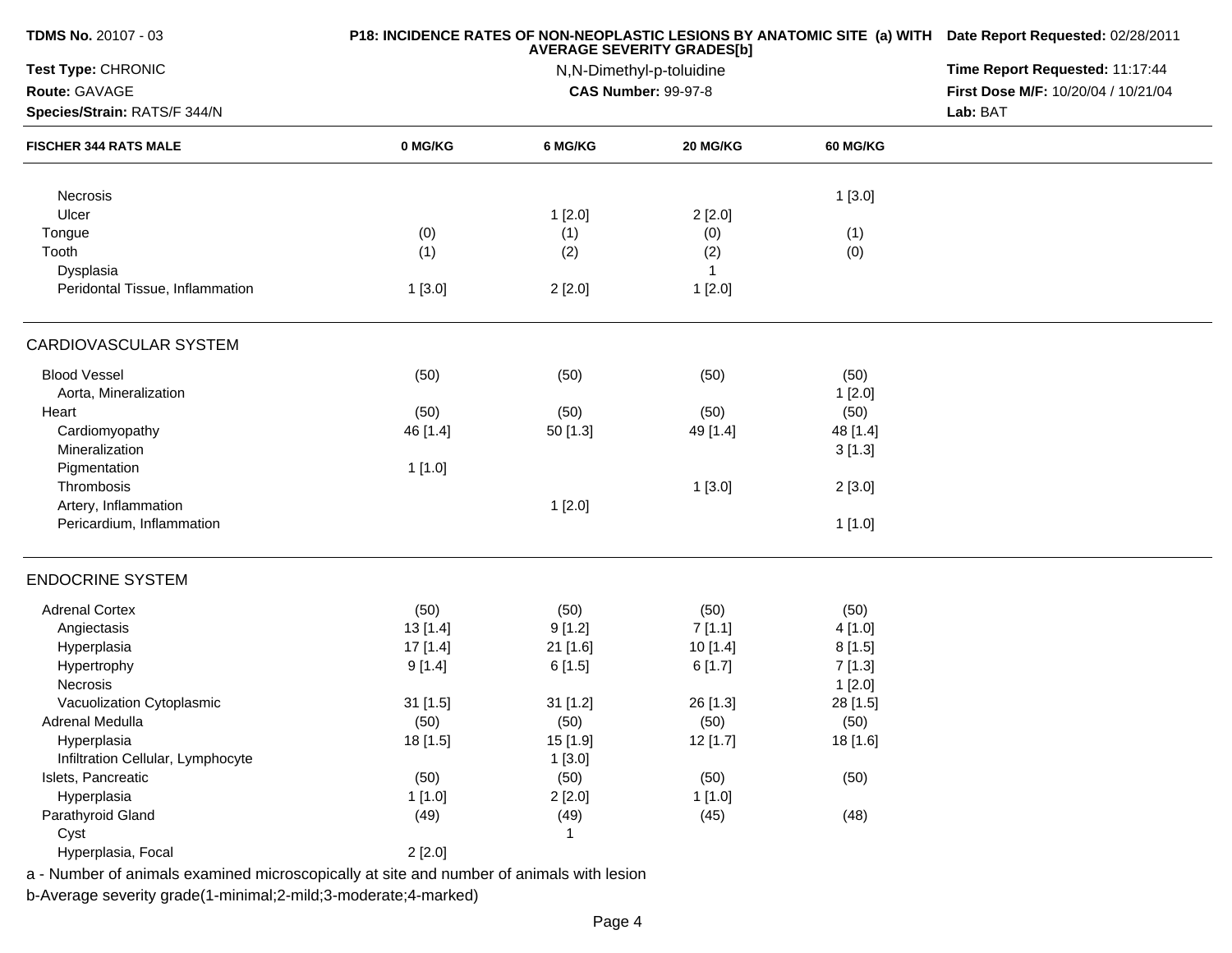| <b>TDMS No. 20107 - 03</b>   |                | P18: INCIDENCE RATES OF NON-NEOPLASTIC LESIONS BY ANATOMIC SITE (a) WITH Date Report Requested: 02/28/2011<br>Time Report Requested: 11:17:44 |                            |                 |                                     |
|------------------------------|----------------|-----------------------------------------------------------------------------------------------------------------------------------------------|----------------------------|-----------------|-------------------------------------|
| Test Type: CHRONIC           |                |                                                                                                                                               |                            |                 |                                     |
| Route: GAVAGE                |                |                                                                                                                                               | <b>CAS Number: 99-97-8</b> |                 | First Dose M/F: 10/20/04 / 10/21/04 |
| Species/Strain: RATS/F 344/N |                |                                                                                                                                               |                            |                 | Lab: BAT                            |
| <b>FISCHER 344 RATS MALE</b> | 0 MG/KG        | 6 MG/KG                                                                                                                                       | 20 MG/KG                   | <b>60 MG/KG</b> |                                     |
| Hyperplasia, Diffuse         | 1[2.0]         |                                                                                                                                               | 2[2.5]                     | 5[2.0]          |                                     |
| <b>Pituitary Gland</b>       | (50)           | (50)                                                                                                                                          | (50)                       | (50)            |                                     |
| Angiectasis                  |                | 1[2.0]                                                                                                                                        |                            |                 |                                     |
| Cyst                         | $\mathbf{1}$   | $\overline{2}$                                                                                                                                | $\overline{c}$             | $\mathbf{1}$    |                                     |
| Pars Distalis, Cyst          |                |                                                                                                                                               | 1                          |                 |                                     |
| Pars Distalis, Hemorrhage    | 1[3.0]         |                                                                                                                                               |                            |                 |                                     |
| Pars Distalis, Hyperplasia   | 15 [2.3]       | 18 [2.2]                                                                                                                                      | 15 [2.3]                   | 18 [1.9]        |                                     |
| <b>Thyroid Gland</b>         | (50)           | (49)                                                                                                                                          | (50)                       | (49)            |                                     |
| C-cell, Hyperplasia          | 14 [1.7]       | 20 [1.5]                                                                                                                                      | 14 [1.3]                   | 5[1.8]          |                                     |
| Follicle, Cyst               |                | -1                                                                                                                                            |                            |                 |                                     |
| Follicular Cell, Hyperplasia |                |                                                                                                                                               | 1[1.0]                     |                 |                                     |
|                              |                |                                                                                                                                               |                            |                 |                                     |
| <b>GENERAL BODY SYSTEM</b>   |                |                                                                                                                                               |                            |                 |                                     |
| <b>Tissue NOS</b>            | (0)            | (0)                                                                                                                                           | (2)                        | (0)             |                                     |
| <b>GENITAL SYSTEM</b>        |                |                                                                                                                                               |                            |                 |                                     |
| <b>Coagulating Gland</b>     | (1)            | (2)                                                                                                                                           | (1)                        | (0)             |                                     |
| Inflammation                 | 1[4.0]         | 2[3.0]                                                                                                                                        |                            |                 |                                     |
| Epithelium, Hyperplasia      | 1[3.0]         | 1[3.0]                                                                                                                                        |                            |                 |                                     |
| Epididymis                   | (50)           | (50)                                                                                                                                          | (50)                       | (50)            |                                     |
| Atypia Cellular              |                | 1[4.0]                                                                                                                                        |                            |                 |                                     |
| Inflammation                 |                | 1[1.0]                                                                                                                                        | 2[1.5]                     | 2[1.5]          |                                     |
| <b>Preputial Gland</b>       | (50)           | (50)                                                                                                                                          | (50)                       | (50)            |                                     |
| Cyst                         |                |                                                                                                                                               |                            | $\mathbf{1}$    |                                     |
| Hyperplasia                  | 1[3.0]         |                                                                                                                                               |                            | 1[3.0]          |                                     |
| Inflammation                 | 49 [1.5]       | 49 [1.6]                                                                                                                                      | 43 [1.4]                   | 45 [1.3]        |                                     |
| Prostate                     | (50)           | (50)                                                                                                                                          | (50)                       | (50)            |                                     |
| Inflammation                 | 23 [1.8]       | 28 [2.0]                                                                                                                                      | 18 [1.6]                   | 16 [1.9]        |                                     |
| Pigmentation                 |                |                                                                                                                                               |                            | 1[2.0]          |                                     |
| Epithelium, Hyperplasia      | 2[1.0]         | 6[1.3]                                                                                                                                        | 2[2.0]                     | 3[1.7]          |                                     |
|                              |                |                                                                                                                                               |                            |                 |                                     |
| Seminal Vesicle              |                |                                                                                                                                               |                            |                 |                                     |
| Inflammation                 | (50)<br>1[3.0] | (50)<br>1[3.0]                                                                                                                                | (50)                       | (50)<br>1[3.0]  |                                     |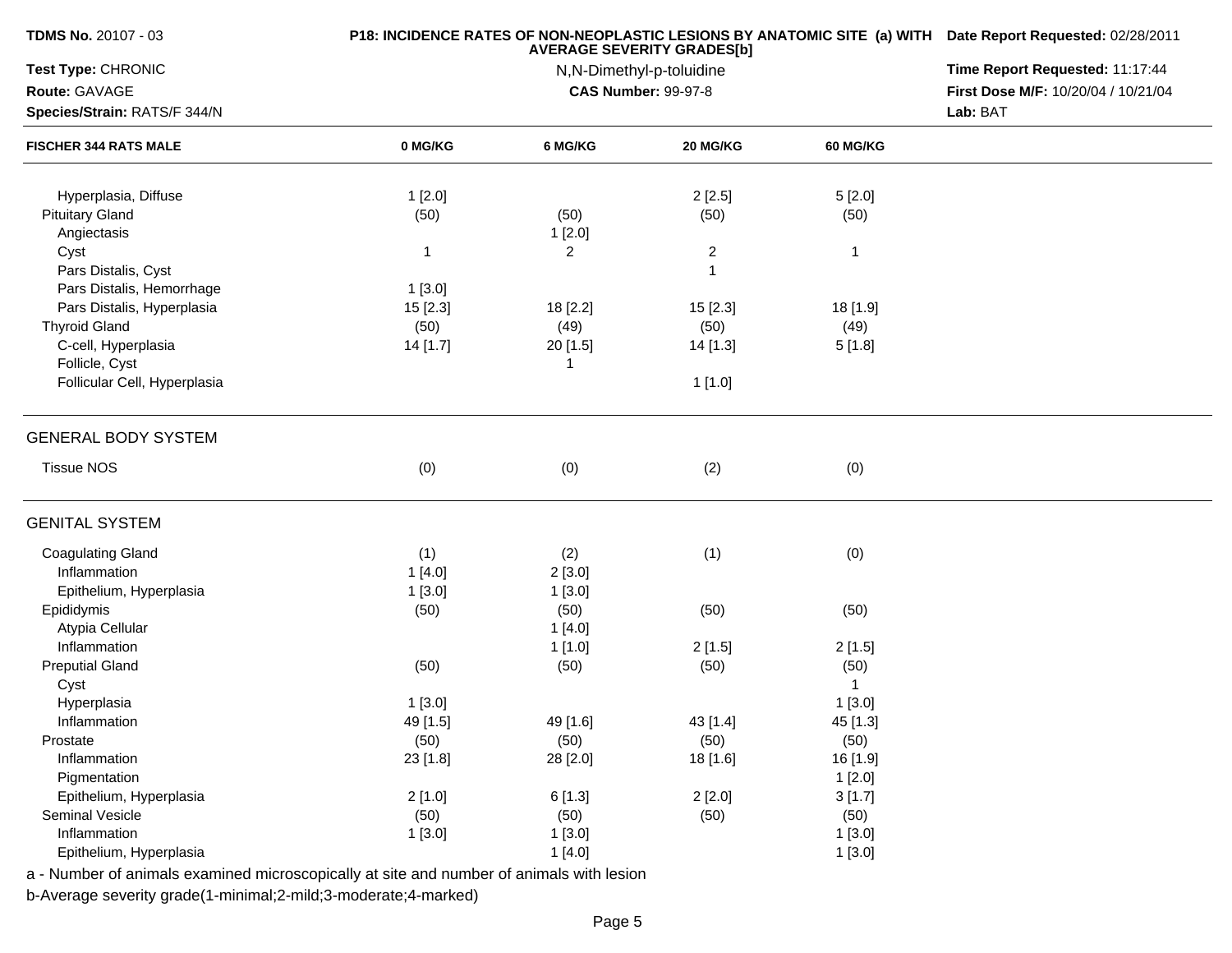| <b>TDMS No. 20107 - 03</b>              |            | P18: INCIDENCE RATES OF NON-NEOPLASTIC LESIONS BY ANATOMIC SITE (a) WITH Date Report Requested: 02/28/2011 |                            |                 |                                     |
|-----------------------------------------|------------|------------------------------------------------------------------------------------------------------------|----------------------------|-----------------|-------------------------------------|
| Test Type: CHRONIC                      |            | Time Report Requested: 11:17:44                                                                            |                            |                 |                                     |
| Route: GAVAGE                           |            |                                                                                                            | <b>CAS Number: 99-97-8</b> |                 | First Dose M/F: 10/20/04 / 10/21/04 |
| Species/Strain: RATS/F 344/N            |            |                                                                                                            |                            |                 | Lab: BAT                            |
| <b>FISCHER 344 RATS MALE</b>            | 0 MG/KG    | 6 MG/KG                                                                                                    | 20 MG/KG                   | <b>60 MG/KG</b> |                                     |
| <b>Testes</b>                           | (50)       | (50)                                                                                                       | (50)                       | (50)            |                                     |
| Cyst                                    |            | -1                                                                                                         |                            |                 |                                     |
| Mineralization                          | 1[1.0]     |                                                                                                            | 1[2.0]                     | 1[2.0]          |                                     |
| Interstitial Cell, Hyperplasia          | 16 [1.2]   | 16 [1.4]                                                                                                   | 6[1.8]                     | 12 [1.4]        |                                     |
| <b>HEMATOPOIETIC SYSTEM</b>             |            |                                                                                                            |                            |                 |                                     |
| <b>Bone Marrow</b>                      | (50)       | (50)                                                                                                       | (50)                       | (50)            |                                     |
| Hemorrhage                              |            |                                                                                                            | 1[2.0]                     | 4[2.3]          |                                     |
| Hyperplasia                             | 17 [2.5]   | 13 [2.5]                                                                                                   | 28 [2.1]                   | 50 [2.7]        |                                     |
| Myelofibrosis                           |            |                                                                                                            | 1[2.0]                     |                 |                                     |
| Necrosis                                | 1[2.0]     |                                                                                                            |                            |                 |                                     |
| Lymph Node                              | (4)        | (3)                                                                                                        | (3)                        | (7)             |                                     |
| Deep Cervical, Hyperplasia, Plasma Cell | 1[2.0]     |                                                                                                            |                            |                 |                                     |
| Mediastinal, Ectasia                    |            | 2[2.0]                                                                                                     | 2[2.5]                     | 3[2.7]          |                                     |
| Mediastinal, Hemorrhage                 |            | 1[3.0]                                                                                                     |                            |                 |                                     |
| Mediastinal, Hyperplasia, Lymphoid      |            |                                                                                                            | 1[2.0]                     | 3[2.3]          |                                     |
| Mediastinal, Hyperplasia, Plasma Cell   |            | 1[2.0]                                                                                                     |                            | 1[3.0]          |                                     |
| Lymph Node, Mesenteric                  | (50)       | (50)                                                                                                       | (50)                       | (50)            |                                     |
| Atrophy                                 |            | 1[2.0]                                                                                                     |                            |                 |                                     |
| Ectasia                                 |            |                                                                                                            |                            | 2[2.5]          |                                     |
| Hyperplasia, Lymphoid                   | 2[2.0]     | 1[4.0]                                                                                                     |                            | 1[2.0]          |                                     |
| Hyperplasia, Plasma Cell                |            |                                                                                                            |                            | 1[2.0]          |                                     |
| Infiltration Cellular, Histiocyte       | $21$ [1.1] | $23$ [1.4]                                                                                                 | 30[1.3]                    | 34 [1.5]        |                                     |
| Spleen                                  | (50)       | (50)                                                                                                       | (50)                       | (50)            |                                     |
| Congestion                              | 1[2.0]     |                                                                                                            |                            | 39 [1.9]        |                                     |
| Hematopoietic Cell Proliferation        | 34 [1.0]   | 44 [1.1]                                                                                                   | 42 [1.5]                   | 44 [1.3]        |                                     |
| Inflammation, Suppurative               |            |                                                                                                            |                            | 2[1.5]          |                                     |
| Pigmentation                            | 36 [1.1]   | 48 [1.7]                                                                                                   | 47 [2.1]                   | 48 [2.0]        |                                     |
| Capsule, Fibrosis                       | 1[2.0]     |                                                                                                            | 2[1.5]                     | 46 [1.8]        |                                     |
| Capsule, Hemorrhage                     |            | 1[3.0]                                                                                                     |                            |                 |                                     |
| Capsule, Hypertrophy, Mesothelium       |            | 1[1.0]                                                                                                     | 3[1.0]                     | 39[1.1]         |                                     |
| Lymphoid Follicle, Atrophy              |            |                                                                                                            | 2[1.5]                     | 19 [2.0]        |                                     |
| Red Pulp, Atrophy                       |            | 5[2.2]                                                                                                     |                            |                 |                                     |
|                                         |            |                                                                                                            | 1[3.0]                     | 8[2.6]          |                                     |
| Thymus                                  | (50)       | (48)                                                                                                       | (48)                       | (47)            |                                     |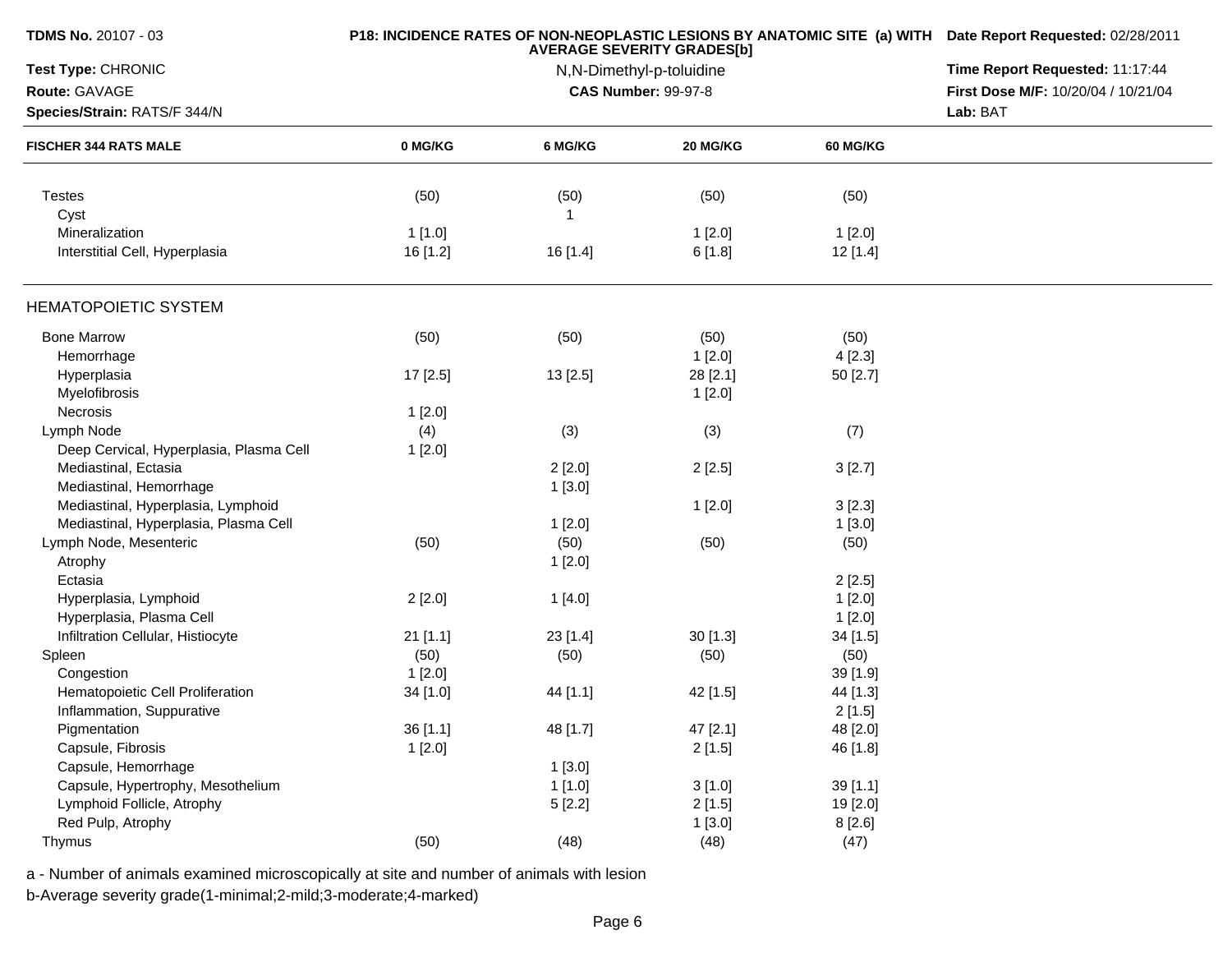| TDMS No. 20107 - 03                         |          | P18: INCIDENCE RATES OF NON-NEOPLASTIC LESIONS BY ANATOMIC SITE (a) WITH Date Report Requested: 02/28/2011<br>Time Report Requested: 11:17:44 |                            |                    |                                     |
|---------------------------------------------|----------|-----------------------------------------------------------------------------------------------------------------------------------------------|----------------------------|--------------------|-------------------------------------|
| Test Type: CHRONIC                          |          |                                                                                                                                               |                            |                    |                                     |
| Route: GAVAGE                               |          |                                                                                                                                               | <b>CAS Number: 99-97-8</b> |                    | First Dose M/F: 10/20/04 / 10/21/04 |
| Species/Strain: RATS/F 344/N                |          |                                                                                                                                               |                            |                    | Lab: BAT                            |
| <b>FISCHER 344 RATS MALE</b>                | 0 MG/KG  | 6 MG/KG                                                                                                                                       | <b>20 MG/KG</b>            | 60 MG/KG           |                                     |
| Atrophy<br>Hyperplasia, Lymphoid            | 44 [2.8] | 46 [2.7]                                                                                                                                      | 44 [2.5]                   | 44 [2.5]<br>1[3.0] |                                     |
| <b>INTEGUMENTARY SYSTEM</b>                 |          |                                                                                                                                               |                            |                    |                                     |
| <b>Mammary Gland</b>                        | (50)     | (50)                                                                                                                                          | (49)                       | (50)               |                                     |
| Cyst                                        |          |                                                                                                                                               |                            | $\overline{1}$     |                                     |
| Hyperplasia                                 |          |                                                                                                                                               | 2[1.0]                     |                    |                                     |
| Skin                                        | (50)     | (50)                                                                                                                                          | (50)                       | (50)               |                                     |
| Cyst Epithelial Inclusion                   |          |                                                                                                                                               |                            | -1                 |                                     |
| Inflammation                                |          |                                                                                                                                               |                            | 1[3.0]             |                                     |
| MUSCULOSKELETAL SYSTEM                      |          |                                                                                                                                               |                            |                    |                                     |
| Bone                                        | (50)     | (50)                                                                                                                                          | (50)                       | (50)               |                                     |
| NERVOUS SYSTEM                              |          |                                                                                                                                               |                            |                    |                                     |
| <b>Brain</b>                                | (50)     | (50)                                                                                                                                          | (50)                       | (50)               |                                     |
| Demyelination                               | 1[2.0]   |                                                                                                                                               |                            |                    |                                     |
| Hemorrhage                                  | 1[2.0]   |                                                                                                                                               |                            |                    |                                     |
| Spinal Cord                                 | (0)      | (1)                                                                                                                                           | (0)                        | (0)                |                                     |
| <b>RESPIRATORY SYSTEM</b>                   |          |                                                                                                                                               |                            |                    |                                     |
| Lung                                        | (50)     | (50)                                                                                                                                          | (50)                       | (50)               |                                     |
| Congestion                                  |          |                                                                                                                                               | 1[3.0]                     | 3[2.7]             |                                     |
| Foreign Body                                |          | $\mathbf{1}$                                                                                                                                  |                            |                    |                                     |
| Inflammation                                | 2[1.5]   | 5[1.6]                                                                                                                                        | 6[1.7]                     | 1[1.0]             |                                     |
| Mineralization                              |          |                                                                                                                                               |                            | 1[1.0]             |                                     |
| Alveolar Epithelium, Hyperplasia            | 8[2.8]   | 9[2.3]                                                                                                                                        | 6[2.3]                     | 6[2.8]             |                                     |
| Alveolus, Foreign Body                      |          |                                                                                                                                               | 1                          |                    |                                     |
| Alveolus, Infiltration Cellular, Histiocyte | 14[1.1]  | 2[1.0]                                                                                                                                        | 5[1.0]                     | 11[1.1]            |                                     |
|                                             |          |                                                                                                                                               |                            |                    |                                     |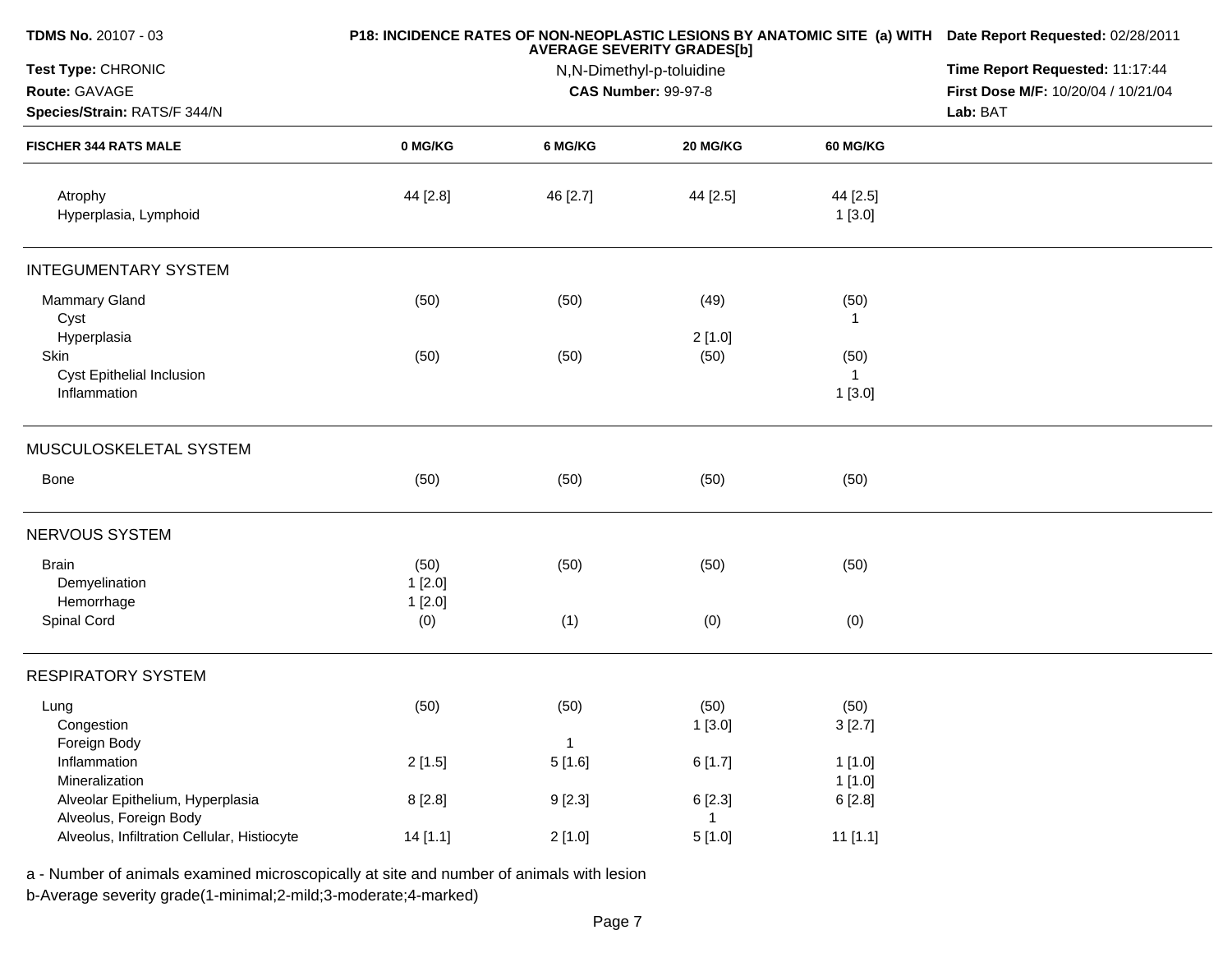| <b>TDMS No. 20107 - 03</b>                                      |          | P18: INCIDENCE RATES OF NON-NEOPLASTIC LESIONS BY ANATOMIC SITE (a) WITH Date Report Requested: 02/28/2011 |                            |                 |                                     |
|-----------------------------------------------------------------|----------|------------------------------------------------------------------------------------------------------------|----------------------------|-----------------|-------------------------------------|
| Test Type: CHRONIC                                              |          | Time Report Requested: 11:17:44                                                                            |                            |                 |                                     |
| Route: GAVAGE                                                   |          |                                                                                                            | <b>CAS Number: 99-97-8</b> |                 | First Dose M/F: 10/20/04 / 10/21/04 |
| Species/Strain: RATS/F 344/N                                    |          |                                                                                                            |                            | Lab: BAT        |                                     |
| <b>FISCHER 344 RATS MALE</b>                                    | 0 MG/KG  | 6 MG/KG                                                                                                    | 20 MG/KG                   | <b>60 MG/KG</b> |                                     |
| Alveolus, Inflammation, Suppurative                             |          |                                                                                                            |                            | 1[2.0]          |                                     |
| Nose                                                            | (50)     | (49)                                                                                                       | (50)                       | (49)            |                                     |
| Foreign Body                                                    | 13       | 17                                                                                                         | 11                         | 9               |                                     |
| Inflammation                                                    | 35 [1.4] | 40 [1.6]                                                                                                   | 38 [1.2]                   | 48 [1.9]        |                                     |
| Glands, Olfactory Epithelium, Dilatation                        |          |                                                                                                            | 3[1.0]                     | 49 [2.4]        |                                     |
| Glands, Olfactory Epithelium, Hyperplasia                       |          | 2[1.0]                                                                                                     |                            | 48 [1.9]        |                                     |
| Glands, Olfactory Epithelium, Metaplasia                        |          |                                                                                                            |                            | 38 [1.5]        |                                     |
| Glands, Olfactory Epithelium, Necrosis                          |          |                                                                                                            |                            | 22 [2.7]        |                                     |
| Glands, Respiratory Epithelium, Dilatation                      | 13 [1.0] | 15[1.0]                                                                                                    | 19 [1.0]                   | 48 [1.6]        |                                     |
| Glands, Respiratory Epithelium, Hyperplasia                     |          | 8[1.1]                                                                                                     | 8[1.5]                     | 41 [1.7]        |                                     |
| Glands, Respiratory Epithelium, Metaplasia,<br>Respiratory      | 29 [1.0] | 39 [1.0]                                                                                                   | 39 [1.0]                   | 47 [2.6]        |                                     |
| Glands, Transitional Epithelium, Dilatation                     |          |                                                                                                            | 5[1.2]                     | 3[1.7]          |                                     |
| Glands, Transitional Epithelium, Hyperplasia                    |          | 1[1.0]                                                                                                     | 24 [1.1]                   | 40 [1.6]        |                                     |
| Nerve, Atrophy                                                  |          |                                                                                                            |                            | $15$ [1.3]      |                                     |
| Olfactory Epithelium, Accumulation, Hyaline<br><b>Droplet</b>   | 49 [2.1] | 44 [2.0]                                                                                                   | 40 [1.7]                   |                 |                                     |
| Olfactory Epithelium, Degeneration                              |          |                                                                                                            | 1[2.0]                     | 47 [2.1]        |                                     |
| Olfactory Epithelium, Hyperplasia, Basal Cell                   |          | 1[1.0]                                                                                                     | 2[1.0]                     | 38 [1.3]        |                                     |
| Olfactory Epithelium, Metaplasia, Respiratory                   | 4[1.0]   | 9[1.4]                                                                                                     | 9[1.3]                     | 40 [1.3]        |                                     |
| Respiratory Epithelium, Accumulation, Hyaline<br><b>Droplet</b> | 42 [1.5] | 35 [1.2]                                                                                                   | 30[1.4]                    | 8[1.0]          |                                     |
| Respiratory Epithelium, Hyperplasia                             | 15 [1.2] | 29 [1.5]                                                                                                   | $32$ [1.3]                 | 49 [1.6]        |                                     |
| Respiratory Epithelium, Ulcer                                   |          |                                                                                                            |                            | 1[2.0]          |                                     |
| Squamous Epithelium, Cyst                                       |          | $\mathbf{1}$                                                                                               |                            |                 |                                     |
| Transitional Epithelium, Hyperplasia                            | 1[2.0]   | 1[1.0]                                                                                                     | $11$ [1.1]                 | 46 [1.7]        |                                     |
| Trachea                                                         | (50)     | (50)                                                                                                       | (50)                       | (50)            |                                     |
| Inflammation                                                    | 3[1.3]   | 1[2.0]                                                                                                     | 1[1.0]                     | 3[1.7]          |                                     |
| Perforation                                                     |          |                                                                                                            |                            | $\mathbf{1}$    |                                     |
| Peritracheal Tissue, Inflammation                               |          |                                                                                                            |                            | 2[3.0]          |                                     |
| SPECIAL SENSES SYSTEM                                           |          |                                                                                                            |                            |                 |                                     |
| Eye                                                             | (50)     | (50)                                                                                                       | (50)                       | (50)            |                                     |
| Dysplasia                                                       |          |                                                                                                            |                            |                 |                                     |
| Inflammation                                                    |          | 1[2.0]                                                                                                     |                            |                 |                                     |

b-Average severity grade(1-minimal;2-mild;3-moderate;4-marked)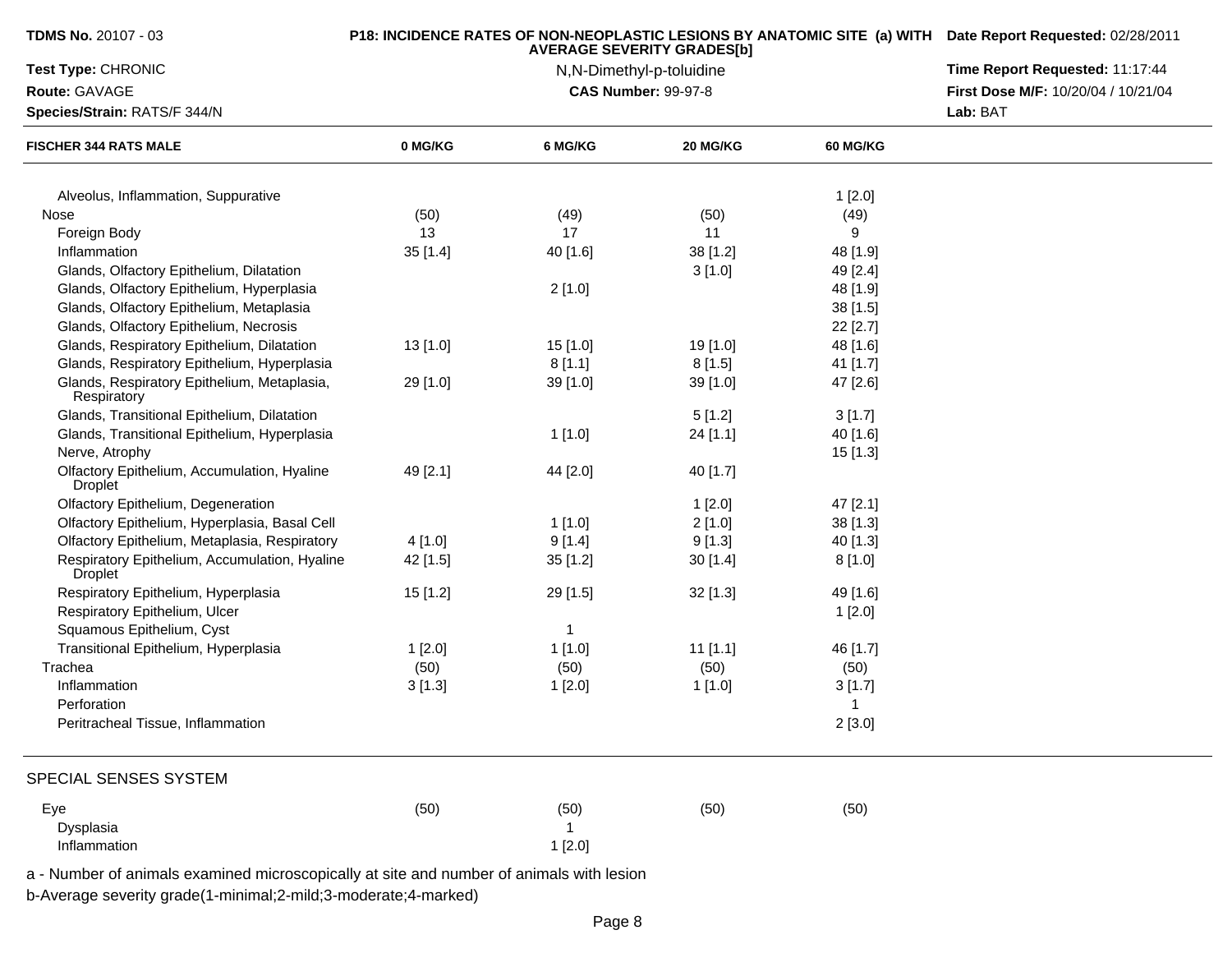| <b>TDMS No. 20107 - 03</b>                   |          | P18: INCIDENCE RATES OF NON-NEOPLASTIC LESIONS BY ANATOMIC SITE (a) WITH Date Report Requested: 02/28/2011<br>Time Report Requested: 11:17:44 |                                                        |                 |                                     |
|----------------------------------------------|----------|-----------------------------------------------------------------------------------------------------------------------------------------------|--------------------------------------------------------|-----------------|-------------------------------------|
| Test Type: CHRONIC                           |          |                                                                                                                                               |                                                        |                 |                                     |
| Route: GAVAGE                                |          |                                                                                                                                               | N,N-Dimethyl-p-toluidine<br><b>CAS Number: 99-97-8</b> |                 | First Dose M/F: 10/20/04 / 10/21/04 |
| Species/Strain: RATS/F 344/N                 |          |                                                                                                                                               |                                                        |                 | Lab: BAT                            |
| <b>FISCHER 344 RATS MALE</b>                 | 0 MG/KG  | 6 MG/KG                                                                                                                                       | 20 MG/KG                                               | <b>60 MG/KG</b> |                                     |
| Cornea, Hyperplasia                          |          | 1[2.0]                                                                                                                                        |                                                        |                 |                                     |
| Cornea, Inflammation                         | 1[2.0]   | 1[3.0]                                                                                                                                        |                                                        |                 |                                     |
| Lens, Degeneration                           |          | 1[3.0]                                                                                                                                        |                                                        | 1[3.0]          |                                     |
| Retina, Atrophy                              |          | 1[3.0]                                                                                                                                        | 1[3.0]                                                 | 3[2.3]          |                                     |
| Harderian Gland                              | (50)     | (50)                                                                                                                                          | (50)                                                   | (50)            |                                     |
| Infiltration Cellular, Lymphoid              |          | 1[3.0]                                                                                                                                        |                                                        |                 |                                     |
| Inflammation                                 | 3[1.3]   | 6[1.5]                                                                                                                                        |                                                        | 10 [1.3]        |                                     |
| Zymbal's Gland                               | (49)     | (50)                                                                                                                                          | (50)                                                   | (50)            |                                     |
| Hyperplasia                                  | 1[4.0]   |                                                                                                                                               | 1[1.0]                                                 |                 |                                     |
| <b>URINARY SYSTEM</b>                        |          |                                                                                                                                               |                                                        |                 |                                     |
| Kidney                                       | (50)     | (50)                                                                                                                                          | (50)                                                   | (50)            |                                     |
| Accumulation, Hyaline Droplet                | 2[2.0]   | 1[1.0]                                                                                                                                        |                                                        |                 |                                     |
| Cyst                                         |          |                                                                                                                                               | 1                                                      | $\mathbf{1}$    |                                     |
| Mineralization                               | 44 [1.0] | 37 [1.0]                                                                                                                                      | 38 [1.0]                                               | 49 [1.1]        |                                     |
| Nephropathy                                  | 49 [1.4] | 49 [2.0]                                                                                                                                      | 48 [2.5]                                               | 49 [2.7]        |                                     |
| Pigmentation                                 | 24 [1.2] | 46 [1.0]                                                                                                                                      | $37$ [1.2]                                             | 44 [1.6]        |                                     |
| Papilla, Necrosis                            |          | 2[4.0]                                                                                                                                        |                                                        |                 |                                     |
| Pelvis, Dilatation                           |          |                                                                                                                                               |                                                        | 3[2.3]          |                                     |
| Pelvis, Inflammation                         |          | 3[2.3]                                                                                                                                        | 1[2.0]                                                 |                 |                                     |
| Pelvis, Transitional Epithelium, Hyperplasia | 1[2.0]   | 2[1.0]                                                                                                                                        | 6[1.7]                                                 | 5[1.0]          |                                     |
| Ureter                                       | (0)      | (0)                                                                                                                                           | (0)                                                    | (1)             |                                     |
| Inflammation                                 |          |                                                                                                                                               |                                                        | 1[2.0]          |                                     |
| <b>Urinary Bladder</b>                       | (50)     | (50)                                                                                                                                          | (50)                                                   | (50)            |                                     |
| Hemorrhage                                   |          | 1[3.0]                                                                                                                                        |                                                        | 2[3.0]          |                                     |
| Inflammation                                 |          | 2[3.0]                                                                                                                                        | 2[1.5]                                                 | 2[3.0]          |                                     |
| Ulcer                                        |          | 1[4.0]                                                                                                                                        |                                                        |                 |                                     |
| Transitional Epithelium, Necrosis            |          |                                                                                                                                               |                                                        | 1[4.0]          |                                     |

\*\*\* END OF MALE \*\*\*

a - Number of animals examined microscopically at site and number of animals with lesion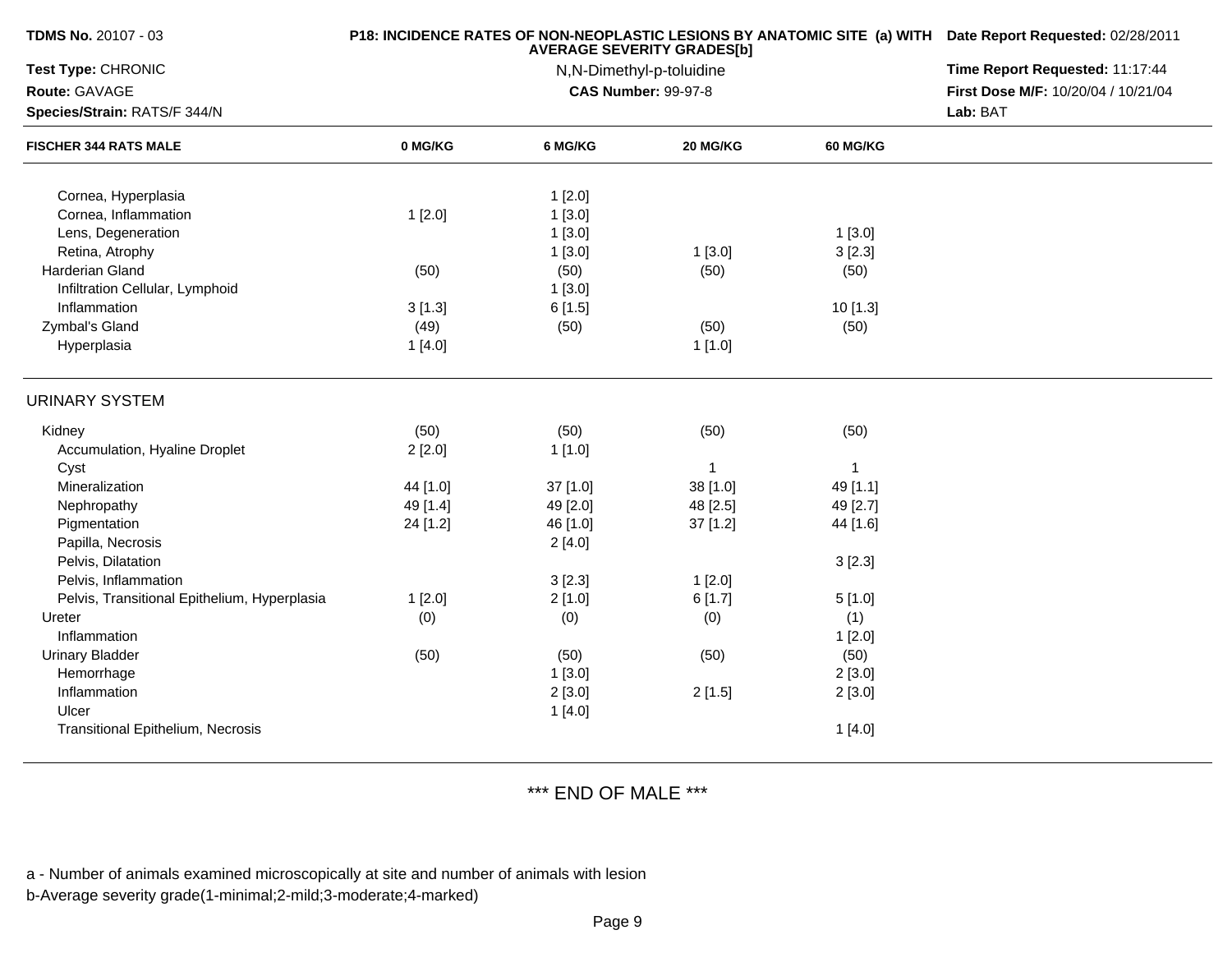| <b>TDMS No. 20107 - 03</b>              |                | P18: INCIDENCE RATES OF NON-NEOPLASTIC LESIONS BY ANATOMIC SITE (a) WITH Date Report Requested: 02/28/2011 |                                                               |                 |                                     |
|-----------------------------------------|----------------|------------------------------------------------------------------------------------------------------------|---------------------------------------------------------------|-----------------|-------------------------------------|
| Test Type: CHRONIC                      |                |                                                                                                            | <b>AVERAGE SEVERITY GRADES[b]</b><br>N,N-Dimethyl-p-toluidine |                 | Time Report Requested: 11:17:44     |
| Route: GAVAGE                           |                |                                                                                                            | <b>CAS Number: 99-97-8</b>                                    |                 | First Dose M/F: 10/20/04 / 10/21/04 |
| Species/Strain: RATS/F 344/N            |                |                                                                                                            |                                                               |                 | Lab: BAT                            |
| <b>FISCHER 344 RATS FEMALE</b>          | 0 MG/KG        | 6 MG/KG                                                                                                    | 20 MG/KG                                                      | <b>60 MG/KG</b> |                                     |
| <b>Disposition Summary</b>              |                |                                                                                                            |                                                               |                 |                                     |
| <b>Animals Initially In Study</b>       | 50             | 50                                                                                                         | 50                                                            | 50              |                                     |
| <b>Early Deaths</b>                     |                |                                                                                                            |                                                               |                 |                                     |
| <b>Accidently Killed</b>                |                | 1                                                                                                          |                                                               |                 |                                     |
| <b>Dosing Accident</b>                  |                |                                                                                                            |                                                               | $\mathbf{1}$    |                                     |
| <b>Moribund Sacrifice</b>               | 14             | 3                                                                                                          | 8                                                             | 8               |                                     |
| <b>Natural Death</b>                    | 3              | 4                                                                                                          | 9                                                             | 18              |                                     |
| <b>Survivors</b>                        |                |                                                                                                            |                                                               |                 |                                     |
| <b>Terminal Sacrifice</b>               | 33             | 42                                                                                                         | 33                                                            | 23              |                                     |
| <b>Animals Examined Microscopically</b> | 50             | 50                                                                                                         | 50                                                            | 50              |                                     |
| <b>ALIMENTARY SYSTEM</b>                |                |                                                                                                            |                                                               |                 |                                     |
| Esophagus                               | (50)           | (50)                                                                                                       | (50)                                                          | (50)            |                                     |
| Intestine Large, Cecum                  | (50)           | (50)                                                                                                       | (50)                                                          | (50)            |                                     |
| Intestine Large, Colon                  | (50)           | (50)                                                                                                       | (50)                                                          | (50)            |                                     |
| Parasite Metazoan                       |                | 1                                                                                                          |                                                               |                 |                                     |
| Intestine Large, Rectum                 | (50)           | (50)                                                                                                       | (50)                                                          | (50)            |                                     |
| Parasite Metazoan                       | 4              | 4                                                                                                          | 3                                                             | 3               |                                     |
| Intestine Small, Duodenum               | (50)           | (50)                                                                                                       | (50)                                                          | (50)            |                                     |
| Intestine Small, Ileum                  | (50)           | (50)                                                                                                       | (50)                                                          | (50)            |                                     |
| Intestine Small, Jejunum                | (50)           | (50)                                                                                                       | (50)                                                          | (50)            |                                     |
| Hyperplasia, Lymphoid                   |                | 1[3.0]                                                                                                     |                                                               |                 |                                     |
| Liver                                   | (50)           | (50)                                                                                                       | (50)                                                          | (49)            |                                     |
| Angiectasis                             | 1[1.0]         | 4 [1.8]                                                                                                    | 10[1.1]                                                       | 5[1.4]          |                                     |
| <b>Basophilic Focus</b>                 | 46             | 45                                                                                                         | 5                                                             | 6               |                                     |
| Clear Cell Focus                        | $\overline{7}$ | 17                                                                                                         | 24                                                            | 29              |                                     |
| Degeneration, Cystic                    |                |                                                                                                            | 2[1.0]                                                        | 10 [1.2]        |                                     |
| Eosinophilic Focus                      | 18             | 24                                                                                                         | 29                                                            | 32              |                                     |
| Fatty Change, Focal                     | 8[1.4]         | 13 [1.2]                                                                                                   | 3[1.3]                                                        | 4[1.3]          |                                     |
| Fatty Change, Diffuse                   | 9[1.6]         | 1[1.0]                                                                                                     | 3[2.7]                                                        | 1[3.0]          |                                     |
| Hematopoietic Cell Proliferation        |                |                                                                                                            | 2[1.0]                                                        | 2[1.0]          |                                     |
| Hepatodiaphragmatic Nodule              | 3              | $\,6\,$                                                                                                    | 5                                                             | 3               |                                     |
| Inflammation                            | 38 [1.1]       | 46 [1.0]                                                                                                   | 42 [1.0]                                                      | 39 [1.1]        |                                     |
| <b>Mixed Cell Focus</b>                 | 14             | 20                                                                                                         | 17                                                            | 26              |                                     |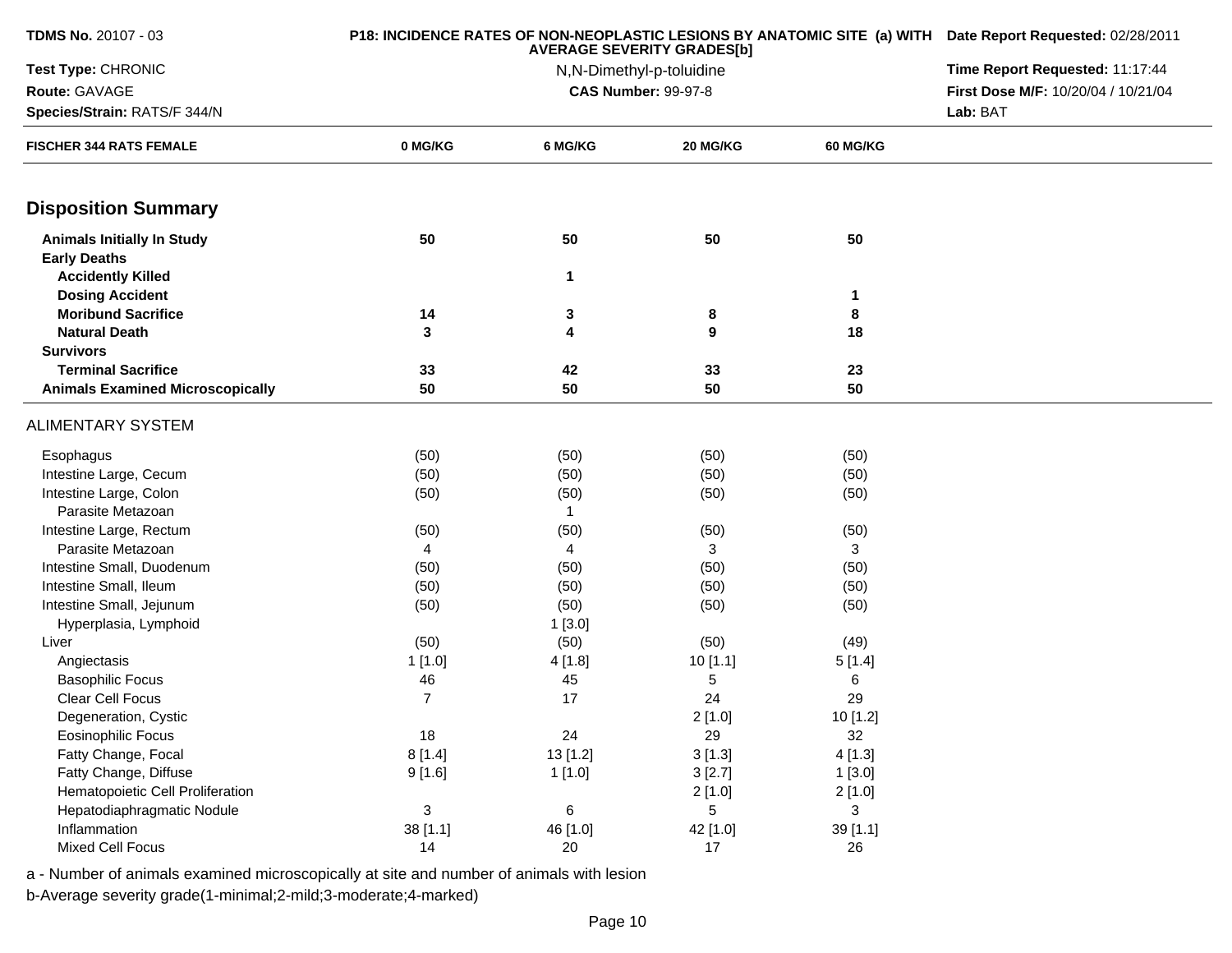| <b>TDMS No. 20107 - 03</b>              |          | P18: INCIDENCE RATES OF NON-NEOPLASTIC LESIONS BY ANATOMIC SITE (a) WITH Date Report Requested: 02/28/2011 |                            |                 |                                                 |  |  |
|-----------------------------------------|----------|------------------------------------------------------------------------------------------------------------|----------------------------|-----------------|-------------------------------------------------|--|--|
| <b>Test Type: CHRONIC</b>               |          | Time Report Requested: 11:17:44                                                                            |                            |                 |                                                 |  |  |
| Route: GAVAGE                           |          |                                                                                                            | <b>CAS Number: 99-97-8</b> |                 | First Dose M/F: 10/20/04 / 10/21/04<br>Lab: BAT |  |  |
| Species/Strain: RATS/F 344/N            |          |                                                                                                            |                            |                 |                                                 |  |  |
| <b>FISCHER 344 RATS FEMALE</b>          | 0 MG/KG  | 6 MG/KG                                                                                                    | 20 MG/KG                   | <b>60 MG/KG</b> |                                                 |  |  |
| Bile Duct, Cyst                         |          | 1                                                                                                          |                            | $\mathbf{1}$    |                                                 |  |  |
| <b>Bile Duct, Fibrosis</b>              | 6[1.2]   | 11 [1.0]                                                                                                   | 23 [1.0]                   | 27 [1.1]        |                                                 |  |  |
| Bile Duct, Hyperplasia                  | 10 [1.6] | 21 [1.0]                                                                                                   | 27 [1.0]                   | 43 [1.5]        |                                                 |  |  |
| Centrilobular, Degeneration             |          |                                                                                                            | 1[2.0]                     | 1[2.0]          |                                                 |  |  |
| Hepatocyte, Hypertrophy                 |          |                                                                                                            | 6[1.3]                     | 22 [1.3]        |                                                 |  |  |
| Hepatocyte, Necrosis                    |          |                                                                                                            | 1[2.0]                     | 5[1.8]          |                                                 |  |  |
| Oval Cell, Hyperplasia                  | 2[2.0]   |                                                                                                            | 2[1.5]                     | 1[1.0]          |                                                 |  |  |
| Mesentery                               | (8)      | (9)                                                                                                        | (9)                        | (3)             |                                                 |  |  |
| Fat, Necrosis                           | 8 [3.0]  | 9[3.0]                                                                                                     | 9[3.0]                     | 3[3.0]          |                                                 |  |  |
| Pancreas                                | (50)     | (50)                                                                                                       | (50)                       | (50)            |                                                 |  |  |
| Cyst                                    | 5        | 4                                                                                                          | 5                          | 5               |                                                 |  |  |
| Fibrosis                                | 1[2.0]   |                                                                                                            |                            |                 |                                                 |  |  |
| Infiltration Cellular, Mononuclear Cell | 13 [1.5] | $11$ [1.1]                                                                                                 | 9[1.6]                     | 9[1.2]          |                                                 |  |  |
| Acinus, Atrophy                         | 14[1.4]  | 7[1.7]                                                                                                     | 9[1.2]                     | 7 [1.6]         |                                                 |  |  |
| Acinus, Hyperplasia                     |          |                                                                                                            |                            | 1[1.0]          |                                                 |  |  |
| Duct, Fibrosis                          | 1[2.0]   |                                                                                                            |                            |                 |                                                 |  |  |
| Duct, Inflammation, Chronic Active      |          | 1[3.0]                                                                                                     |                            |                 |                                                 |  |  |
| <b>Salivary Glands</b>                  | (50)     | (50)                                                                                                       | (50)                       | (48)            |                                                 |  |  |
| Stomach, Forestomach                    | (50)     | (50)                                                                                                       | (50)                       | (50)            |                                                 |  |  |
| Hyperplasia, Squamous                   | 5[1.8]   | 1 [1.0]                                                                                                    | 4[1.8]                     | 4[2.3]          |                                                 |  |  |
| Inflammation                            | 5[2.2]   |                                                                                                            | 4[2.0]                     | 2[2.5]          |                                                 |  |  |
| Ulcer                                   | 5[2.4]   |                                                                                                            | 3[2.0]                     | 2[2.5]          |                                                 |  |  |
| Stomach, Glandular                      | (50)     | (50)                                                                                                       | (50)                       | (50)            |                                                 |  |  |
| Inflammation                            |          |                                                                                                            | 1[1.0]                     |                 |                                                 |  |  |
| Mineralization                          | 1[1.0]   |                                                                                                            |                            |                 |                                                 |  |  |
| Ulcer                                   |          |                                                                                                            | 1[3.0]                     |                 |                                                 |  |  |
| Tongue                                  | (1)      | (0)                                                                                                        | (0)                        | (2)             |                                                 |  |  |
| Tooth                                   | (0)      | (1)                                                                                                        | (0)                        | (0)             |                                                 |  |  |
| Peridontal Tissue, Inflammation         |          | 1[1.0]                                                                                                     |                            |                 |                                                 |  |  |
| CARDIOVASCULAR SYSTEM                   |          |                                                                                                            |                            |                 |                                                 |  |  |
| <b>Blood Vessel</b>                     | (50)     | (50)                                                                                                       | (50)                       | (50)            |                                                 |  |  |
| Heart                                   | (50)     | (50)                                                                                                       | (50)                       | (50)            |                                                 |  |  |
| Cardiomyopathy                          | 36 [1.1] | 42 [1.1]                                                                                                   | 40 [1.1]                   | 42 [1.1]        |                                                 |  |  |

a - Number of animals examined microscopically at site and number of animals with lesion

b-Average severity grade(1-minimal;2-mild;3-moderate;4-marked)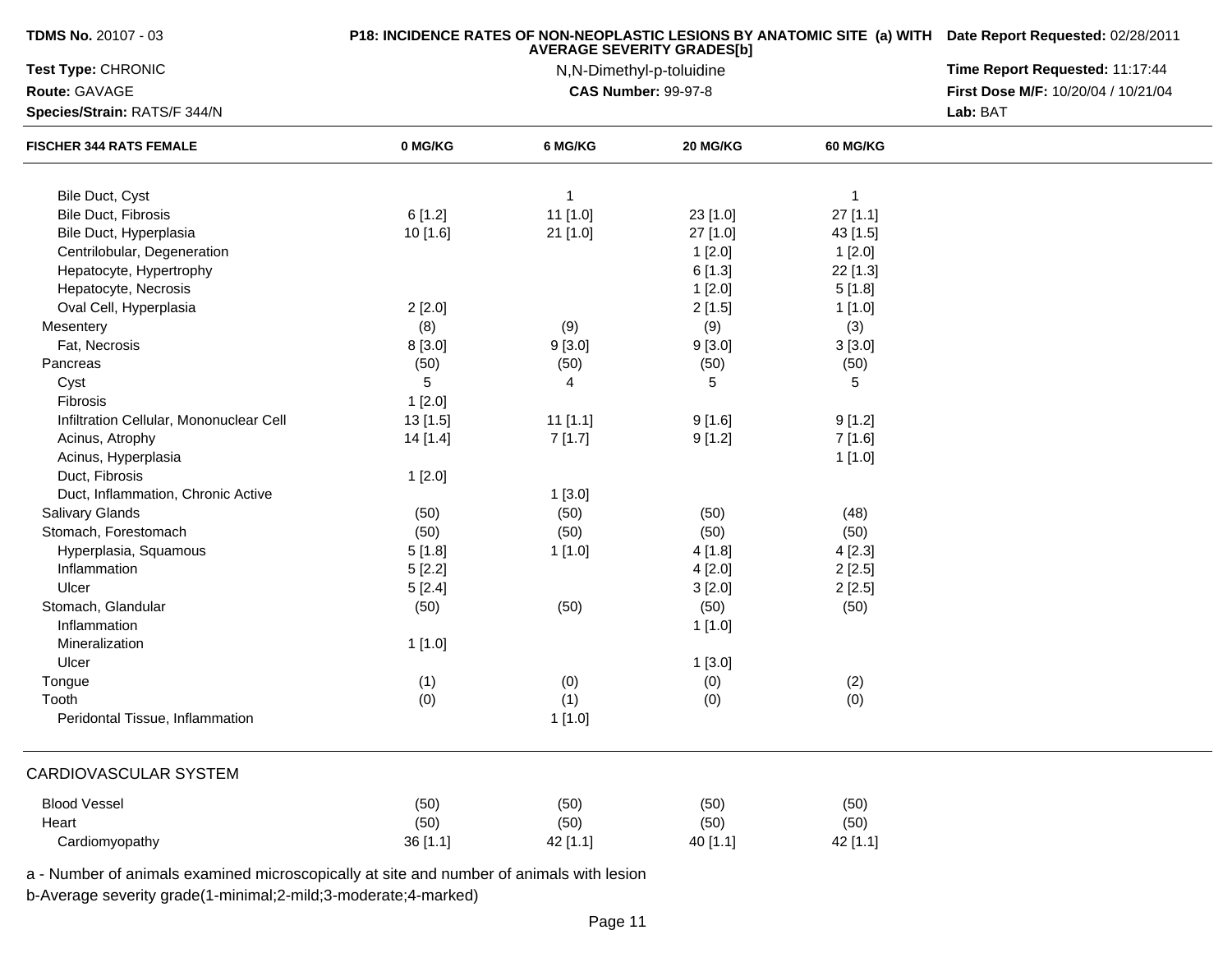| <b>TDMS No. 20107 - 03</b>     |                      | <b>P18: INCIDENCE RATES OF NON-NEOPLASTIC LESIONS BY ANATOMIC SITE (a) WITH Date Report Requested: 02/28/2011</b> |                            |                 |                                     |  |  |
|--------------------------------|----------------------|-------------------------------------------------------------------------------------------------------------------|----------------------------|-----------------|-------------------------------------|--|--|
| Test Type: CHRONIC             |                      | Time Report Requested: 11:17:44                                                                                   |                            |                 |                                     |  |  |
| Route: GAVAGE                  |                      |                                                                                                                   | <b>CAS Number: 99-97-8</b> |                 | First Dose M/F: 10/20/04 / 10/21/04 |  |  |
| Species/Strain: RATS/F 344/N   |                      |                                                                                                                   |                            |                 |                                     |  |  |
| <b>FISCHER 344 RATS FEMALE</b> | 0 MG/KG              | 6 MG/KG                                                                                                           | 20 MG/KG                   | <b>60 MG/KG</b> |                                     |  |  |
| Pigmentation                   |                      |                                                                                                                   | 1[1.0]                     |                 |                                     |  |  |
| Thrombosis                     |                      |                                                                                                                   |                            | 1[3.0]          |                                     |  |  |
| Endocardium, Hyperplasia       |                      | 1[2.0]                                                                                                            |                            |                 |                                     |  |  |
| <b>ENDOCRINE SYSTEM</b>        |                      |                                                                                                                   |                            |                 |                                     |  |  |
| <b>Adrenal Cortex</b>          | (50)                 | (50)                                                                                                              | (50)                       | (49)            |                                     |  |  |
| Angiectasis                    | 39 [1.8]             | 42 [1.7]                                                                                                          | 43 [1.6]                   | 34 [1.5]        |                                     |  |  |
| Degeneration, Cystic           | 8[2.0]               | 5[1.0]                                                                                                            | 5[1.0]                     | 3[2.0]          |                                     |  |  |
| Hyperplasia                    | 26 [1.7]             | 24 [1.5]                                                                                                          | 28 [1.5]                   | 12 [1.4]        |                                     |  |  |
| Hypertrophy                    | 11 [1.7]             | 10 [1.2]                                                                                                          | 12 [1.9]                   | 8[1.4]          |                                     |  |  |
| Necrosis                       | 1[1.0]               |                                                                                                                   |                            | 1[2.0]          |                                     |  |  |
| Pigmentation                   |                      | 1[3.0]                                                                                                            |                            |                 |                                     |  |  |
| Vacuolization Cytoplasmic      | 26 [1.5]             | 26 [1.3]                                                                                                          | 26 [1.3]                   | 18[1.4]         |                                     |  |  |
| Adrenal Medulla                | (50)                 | (50)                                                                                                              | (50)                       | (49)            |                                     |  |  |
| Atrophy                        |                      | 1[3.0]                                                                                                            |                            |                 |                                     |  |  |
| Hyperplasia                    | 4[1.5]               | 3[1.7]                                                                                                            | 1[3.0]                     | 5[1.8]          |                                     |  |  |
| Islets, Pancreatic             | (50)                 | (50)                                                                                                              | (50)                       | (50)            |                                     |  |  |
| Parathyroid Gland              | (50)                 | (50)                                                                                                              | (50)                       | (46)            |                                     |  |  |
| Hyperplasia, Focal             |                      |                                                                                                                   | 1[2.0]                     |                 |                                     |  |  |
| Hyperplasia, Diffuse           | 1[1.0]               | 2[1.0]                                                                                                            | 2[1.0]                     | 5[1.4]          |                                     |  |  |
| <b>Pituitary Gland</b>         | (50)                 | (50)                                                                                                              | (50)                       | (50)            |                                     |  |  |
| Cyst                           | 11                   | 20                                                                                                                | 15                         | 4               |                                     |  |  |
| Fibrosis                       |                      | 1[2.0]                                                                                                            |                            |                 |                                     |  |  |
| Pigmentation                   |                      | 1[2.0]                                                                                                            |                            |                 |                                     |  |  |
| Pars Distalis, Angiectasis     | 1[3.0]               |                                                                                                                   |                            | 1[3.0]          |                                     |  |  |
| Pars Distalis, Cyst            | 4                    |                                                                                                                   | $\overline{2}$             | $\mathbf{1}$    |                                     |  |  |
| Pars Distalis, Hyperplasia     | 14 [2.5]             | 17 [2.6]                                                                                                          | 15 [2.5]                   | 17 [2.6]        |                                     |  |  |
| <b>Thyroid Gland</b>           | (49)                 | (47)                                                                                                              | (47)                       | (45)            |                                     |  |  |
| C-cell, Hyperplasia            | 29 [1.5]             | $33$ [1.4]                                                                                                        | 15 [1.0]                   | 4[1.5]          |                                     |  |  |
| Follicle, Cyst                 | $\blacktriangleleft$ |                                                                                                                   |                            |                 |                                     |  |  |
| Follicular Cell, Hyperplasia   | 1[1.0]               | 1[1.0]                                                                                                            |                            |                 |                                     |  |  |

## GENERAL BODY SYSTEM

a - Number of animals examined microscopically at site and number of animals with lesion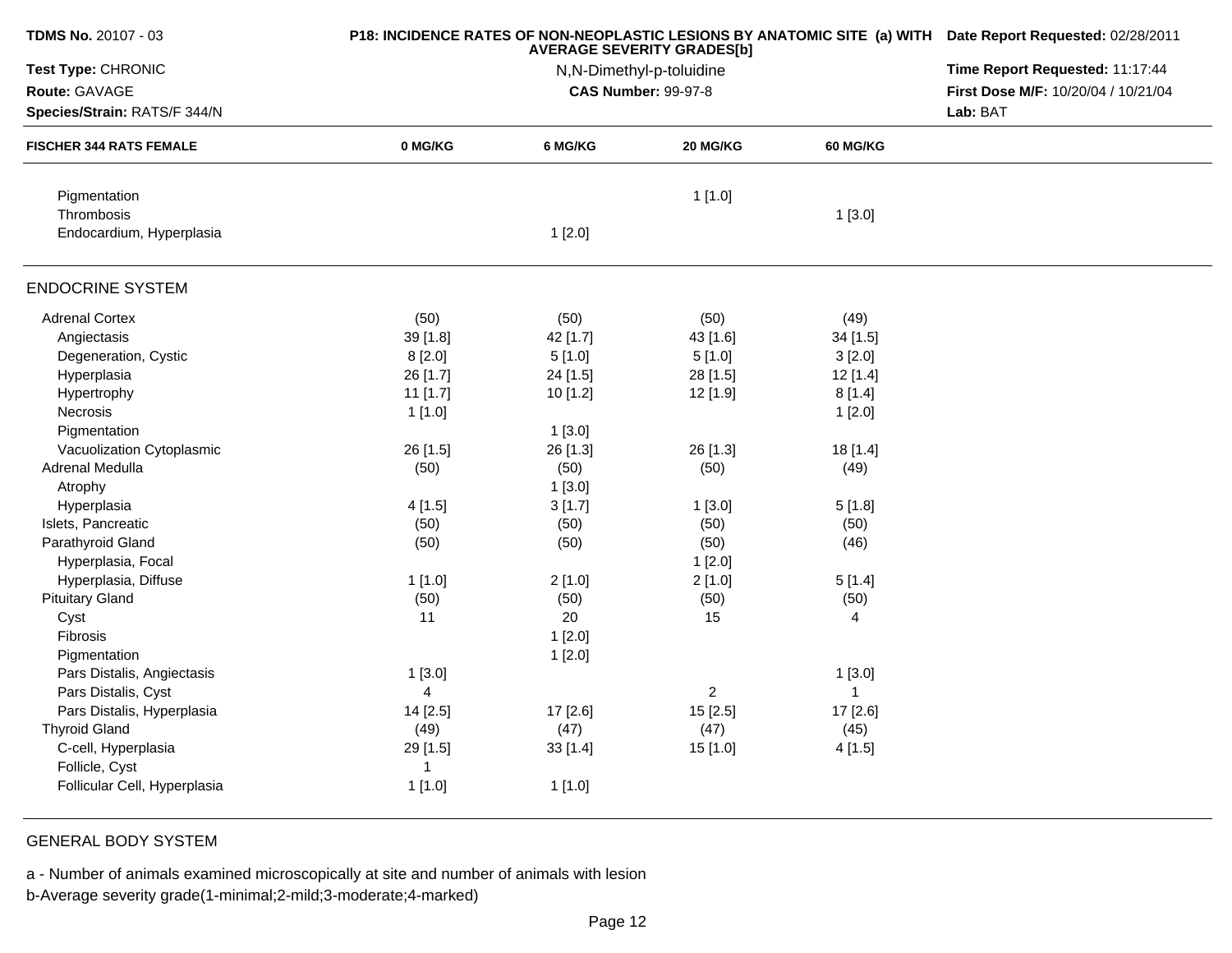| <b>TDMS No. 20107 - 03</b>                                     |             | P18: INCIDENCE RATES OF NON-NEOPLASTIC LESIONS BY ANATOMIC SITE (a) WITH Date Report Requested: 02/28/2011<br><b>AVERAGE SEVERITY GRADES[b]</b> |                            |                 |                                                                        |  |
|----------------------------------------------------------------|-------------|-------------------------------------------------------------------------------------------------------------------------------------------------|----------------------------|-----------------|------------------------------------------------------------------------|--|
| Test Type: CHRONIC                                             |             |                                                                                                                                                 | N,N-Dimethyl-p-toluidine   |                 | Time Report Requested: 11:17:44<br>First Dose M/F: 10/20/04 / 10/21/04 |  |
| Route: GAVAGE                                                  |             |                                                                                                                                                 | <b>CAS Number: 99-97-8</b> |                 |                                                                        |  |
| Species/Strain: RATS/F 344/N<br><b>FISCHER 344 RATS FEMALE</b> |             | Lab: BAT                                                                                                                                        |                            |                 |                                                                        |  |
|                                                                | 0 MG/KG     | 6 MG/KG                                                                                                                                         | 20 MG/KG                   | <b>60 MG/KG</b> |                                                                        |  |
| None                                                           |             |                                                                                                                                                 |                            |                 |                                                                        |  |
| <b>GENITAL SYSTEM</b>                                          |             |                                                                                                                                                 |                            |                 |                                                                        |  |
| <b>Clitoral Gland</b>                                          | (50)        | (49)                                                                                                                                            | (50)                       | (50)            |                                                                        |  |
| Cyst                                                           | 11          | 8                                                                                                                                               | $\overline{7}$             | 5               |                                                                        |  |
| Hyperplasia                                                    | 9[1.6]      | 9[2.0]                                                                                                                                          | 6[2.2]                     | 4[2.0]          |                                                                        |  |
| Inflammation                                                   | 22 [1.4]    | 26 [1.5]                                                                                                                                        | 20 [1.5]                   | 15[1.1]         |                                                                        |  |
| Ovary                                                          | (50)        | (50)                                                                                                                                            | (50)                       | (50)            |                                                                        |  |
| Atrophy                                                        |             | 2[2.0]                                                                                                                                          |                            |                 |                                                                        |  |
| Cyst                                                           | 4           | 3                                                                                                                                               | $\sqrt{5}$                 |                 |                                                                        |  |
| Uterus                                                         | (50)        | (50)                                                                                                                                            | (50)                       | (50)            |                                                                        |  |
| Cyst                                                           | $\mathbf 1$ |                                                                                                                                                 |                            |                 |                                                                        |  |
| <b>Decidual Reaction</b>                                       |             |                                                                                                                                                 | 1[3.0]                     |                 |                                                                        |  |
| Hemorrhage                                                     |             |                                                                                                                                                 |                            | 2[3.0]          |                                                                        |  |
| Inflammation                                                   | 1[1.0]      |                                                                                                                                                 | 1[2.0]                     |                 |                                                                        |  |
| Cervix, Cyst                                                   |             |                                                                                                                                                 |                            | $\mathbf{1}$    |                                                                        |  |
| Endometrium, Hyperplasia, Cystic                               |             |                                                                                                                                                 |                            | 2[3.0]          |                                                                        |  |
| Myometrium, Fibrosis                                           |             | 1[3.0]                                                                                                                                          |                            |                 |                                                                        |  |
| Vagina                                                         | (1)         | (1)                                                                                                                                             | (0)                        | (0)             |                                                                        |  |
|                                                                |             |                                                                                                                                                 |                            |                 |                                                                        |  |
| <b>HEMATOPOIETIC SYSTEM</b>                                    |             |                                                                                                                                                 |                            |                 |                                                                        |  |
| <b>Bone Marrow</b>                                             | (50)        | (50)                                                                                                                                            | (50)                       | (50)            |                                                                        |  |
| Hyperplasia                                                    | 18 [2.8]    | 13 [2.5]                                                                                                                                        | 18 [2.7]                   | 49 [2.6]        |                                                                        |  |
| Myelofibrosis                                                  | 1[2.0]      |                                                                                                                                                 |                            | 1[3.0]          |                                                                        |  |
| Lymph Node                                                     | (2)         | (1)                                                                                                                                             | (2)                        | (1)             |                                                                        |  |
| Mediastinal, Ectasia                                           | 1[2.0]      | 1[2.0]                                                                                                                                          | 1[2.0]                     | 1[3.0]          |                                                                        |  |
| Lymph Node, Mesenteric                                         | (50)        | (49)                                                                                                                                            | (50)                       | (49)            |                                                                        |  |
| Hyperplasia, Lymphoid                                          | 1[3.0]      |                                                                                                                                                 |                            |                 |                                                                        |  |
| Infiltration Cellular, Histiocyte                              | 30 [1.3]    | 29 [1.2]                                                                                                                                        | 35 [1.2]                   | 33 [1.5]        |                                                                        |  |
| Spleen                                                         | (50)        | (50)                                                                                                                                            | (50)                       | (50)            |                                                                        |  |
| Congestion                                                     |             | 9[1.1]                                                                                                                                          | 26 [1.3]                   | 28 [1.8]        |                                                                        |  |
| Hematopoietic Cell Proliferation                               | 32 [1.6]    | 45 [1.8]                                                                                                                                        | 47 [1.9]                   | 42 [1.7]        |                                                                        |  |
| Necrosis                                                       | 2[3.0]      |                                                                                                                                                 |                            |                 |                                                                        |  |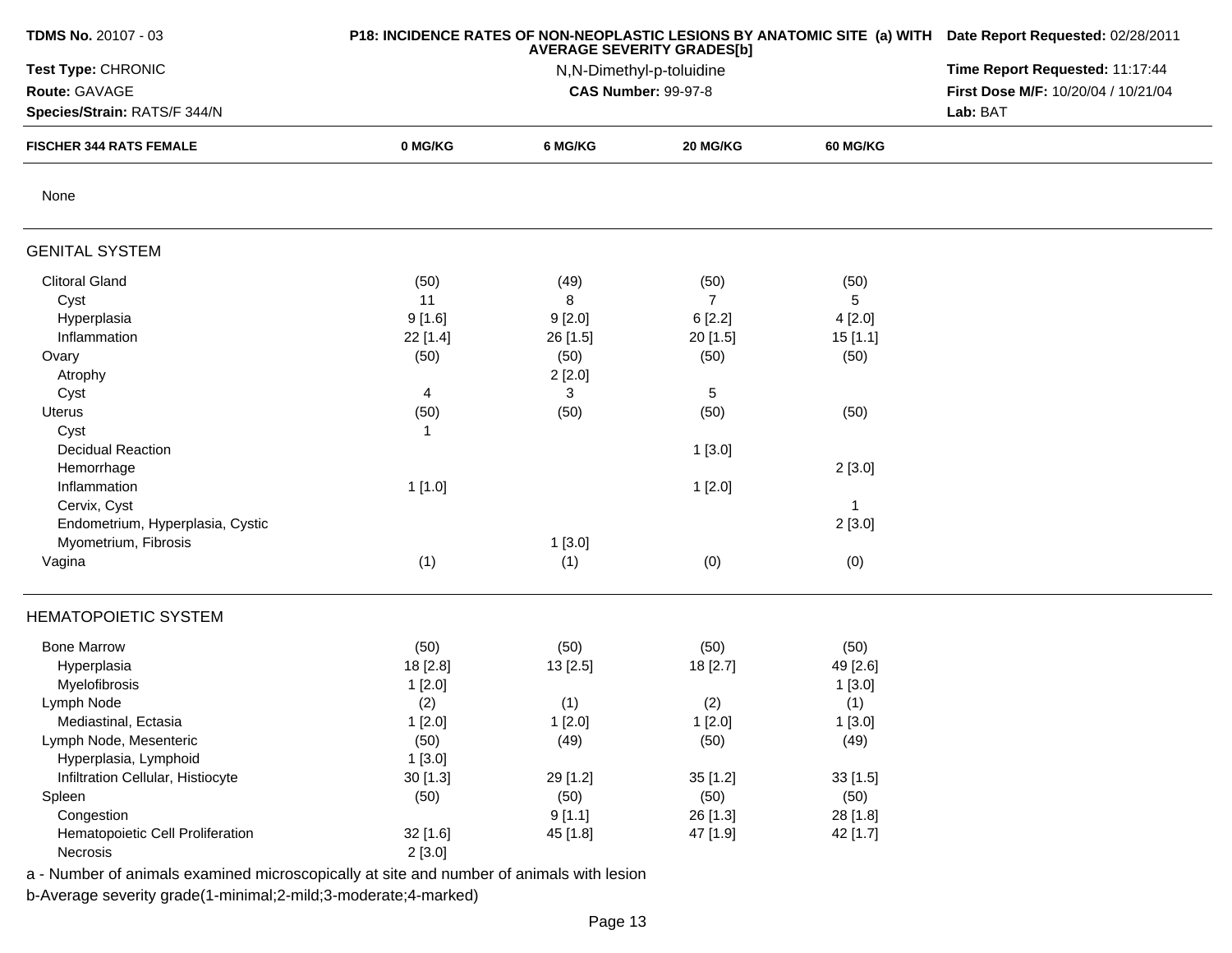| TDMS No. 20107 - 03                                            |          | P18: INCIDENCE RATES OF NON-NEOPLASTIC LESIONS BY ANATOMIC SITE (a) WITH<br><b>AVERAGE SEVERITY GRADES[b]</b> |                            |                 |                                                                        |  |
|----------------------------------------------------------------|----------|---------------------------------------------------------------------------------------------------------------|----------------------------|-----------------|------------------------------------------------------------------------|--|
| Test Type: CHRONIC                                             |          | N,N-Dimethyl-p-toluidine                                                                                      |                            |                 |                                                                        |  |
| Route: GAVAGE                                                  |          |                                                                                                               | <b>CAS Number: 99-97-8</b> |                 | Time Report Requested: 11:17:44<br>First Dose M/F: 10/20/04 / 10/21/04 |  |
| Species/Strain: RATS/F 344/N<br><b>FISCHER 344 RATS FEMALE</b> |          | Lab: BAT                                                                                                      |                            |                 |                                                                        |  |
|                                                                | 0 MG/KG  | 6 MG/KG                                                                                                       | 20 MG/KG                   | <b>60 MG/KG</b> |                                                                        |  |
| Pigmentation                                                   | 44 [2.0] | 47 [2.1]                                                                                                      | 47 [2.5]                   | 49 [2.2]        |                                                                        |  |
| Capsule, Fibrosis                                              | 8[1.1]   |                                                                                                               | 8[1.1]                     | 41 [1.3]        |                                                                        |  |
| Capsule, Hemorrhage                                            |          | 1[3.0]                                                                                                        |                            |                 |                                                                        |  |
| Capsule, Hypertrophy, Mesothelium                              | 1[1.0]   | 14 [1.0]                                                                                                      | 10 [1.0]                   | 16 [1.1]        |                                                                        |  |
| Lymphoid Follicle, Atrophy                                     | 1[2.0]   | 2[3.0]                                                                                                        |                            | 28 [2.4]        |                                                                        |  |
| Red Pulp, Hyperplasia                                          |          | 1[3.0]                                                                                                        |                            |                 |                                                                        |  |
| Thymus                                                         | (47)     | (50)                                                                                                          | (50)                       | (48)            |                                                                        |  |
| Atrophy                                                        | 45 [2.6] | 45 [2.2]                                                                                                      | 45 [2.3]                   | 44 [2.4]        |                                                                        |  |
| <b>INTEGUMENTARY SYSTEM</b>                                    |          |                                                                                                               |                            |                 |                                                                        |  |
| Mammary Gland                                                  | (50)     | (50)                                                                                                          | (50)                       | (50)            |                                                                        |  |
| Cyst                                                           | 4        |                                                                                                               | 3                          |                 |                                                                        |  |
| Hyperplasia                                                    | 9[1.2]   | 9[1.1]                                                                                                        | 2[1.0]                     |                 |                                                                        |  |
| Skin                                                           | (50)     | (50)                                                                                                          | (50)                       | (50)            |                                                                        |  |
| Cyst Epithelial Inclusion                                      |          | 1[3.0]                                                                                                        |                            |                 |                                                                        |  |
| MUSCULOSKELETAL SYSTEM                                         |          |                                                                                                               |                            |                 |                                                                        |  |
| Bone                                                           | (50)     | (50)                                                                                                          | (50)                       | (50)            |                                                                        |  |
| Hyperostosis                                                   |          |                                                                                                               | 1[2.0]                     |                 |                                                                        |  |
| NERVOUS SYSTEM                                                 |          |                                                                                                               |                            |                 |                                                                        |  |
| <b>Brain</b>                                                   | (50)     | (50)                                                                                                          | (50)                       | (50)            |                                                                        |  |
| Hemorrhage                                                     |          | 1[2.0]                                                                                                        | 1[3.0]                     |                 |                                                                        |  |
| Hydrocephalus                                                  |          | 1[2.0]                                                                                                        |                            |                 |                                                                        |  |
| Peripheral Nerve                                               | (0)      | (0)                                                                                                           | (1)                        | (0)             |                                                                        |  |
| Spinal Cord                                                    | (0)      | (0)                                                                                                           | (1)                        | (0)             |                                                                        |  |
| <b>RESPIRATORY SYSTEM</b>                                      |          |                                                                                                               |                            |                 |                                                                        |  |
| Lung                                                           | (50)     | (50)                                                                                                          | (50)                       | (50)            |                                                                        |  |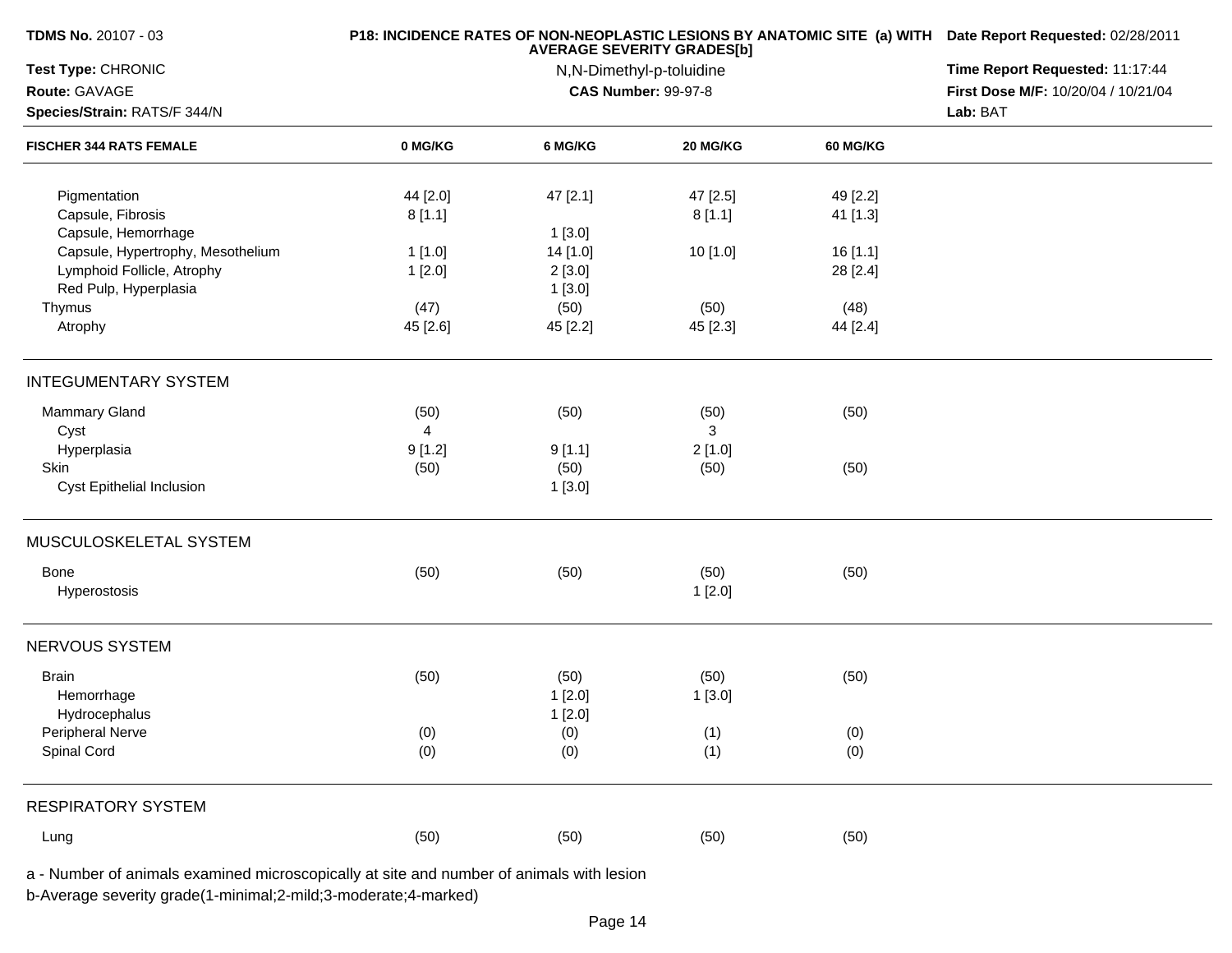| <b>TDMS No.</b> 20107 - 03                                      |            | <b>AVERAGE SEVERITY GRADES[b]</b> |                            | <b>P18: INCIDENCE RATES OF NON-NEOPLASTIC LESIONS BY ANATOMIC SITE (a) WITH Date Report Requested: 02/28/2011</b> |                                     |  |  |
|-----------------------------------------------------------------|------------|-----------------------------------|----------------------------|-------------------------------------------------------------------------------------------------------------------|-------------------------------------|--|--|
| Test Type: CHRONIC                                              |            | Time Report Requested: 11:17:44   |                            |                                                                                                                   |                                     |  |  |
| Route: GAVAGE                                                   |            |                                   | <b>CAS Number: 99-97-8</b> |                                                                                                                   | First Dose M/F: 10/20/04 / 10/21/04 |  |  |
| Species/Strain: RATS/F 344/N                                    |            |                                   |                            |                                                                                                                   | Lab: BAT                            |  |  |
| <b>FISCHER 344 RATS FEMALE</b>                                  | 0 MG/KG    | 6 MG/KG                           | 20 MG/KG                   | <b>60 MG/KG</b>                                                                                                   |                                     |  |  |
| Congestion                                                      |            |                                   |                            | 2[2.0]                                                                                                            |                                     |  |  |
| Fibrosis                                                        | 1[2.0]     |                                   |                            |                                                                                                                   |                                     |  |  |
| Inflammation                                                    | 3[1.3]     |                                   |                            | 1[1.0]                                                                                                            |                                     |  |  |
| Metaplasia, Squamous                                            | 2[1.5]     |                                   |                            |                                                                                                                   |                                     |  |  |
| Alveolar Epithelium, Hyperplasia                                | 5[1.8]     | 2[2.5]                            | 2[2.0]                     | 2[1.5]                                                                                                            |                                     |  |  |
| Alveolus, Infiltration Cellular, Histiocyte                     | 11 [1.0]   | 10 [1.0]                          | 11 [1.0]                   | 17 [1.0]                                                                                                          |                                     |  |  |
| Nose                                                            | (50)       | (49)                              | (50)                       | (49)                                                                                                              |                                     |  |  |
| Foreign Body                                                    | 3          | 8                                 | 1                          | $\overline{4}$                                                                                                    |                                     |  |  |
| Inflammation                                                    | $23$ [1.3] | 24 [1.4]                          | 22 [1.1]                   | 45 [1.5]                                                                                                          |                                     |  |  |
| Glands, Hyperplasia                                             |            |                                   |                            | 1[1.0]                                                                                                            |                                     |  |  |
| Glands, Olfactory Epithelium, Dilatation                        |            |                                   |                            | 48 [2.4]                                                                                                          |                                     |  |  |
| Glands, Olfactory Epithelium, Hyperplasia                       |            |                                   | 4[1.0]                     | 47 [1.9]                                                                                                          |                                     |  |  |
| Glands, Olfactory Epithelium, Metaplasia                        |            |                                   |                            | 42 [1.3]                                                                                                          |                                     |  |  |
| Glands, Olfactory Epithelium, Necrosis                          |            |                                   |                            | 18 [2.8]                                                                                                          |                                     |  |  |
| Glands, Respiratory Epithelium, Dilatation                      | 5[1.0]     | $12$ [1.0]                        | $27$ [1.1]                 | 47 [1.2]                                                                                                          |                                     |  |  |
| Glands, Respiratory Epithelium, Hyperplasia                     | 6[1.2]     | 9[1.0]                            | $22$ [1.3]                 | 45 [1.6]                                                                                                          |                                     |  |  |
| Glands, Respiratory Epithelium, Metaplasia,<br>Respiratory      | $17$ [1.1] | 33[1.1]                           | 44 [1.8]                   | 47 [2.0]                                                                                                          |                                     |  |  |
| Glands, Transitional Epithelium, Dilatation                     |            |                                   |                            | 9[1.4]                                                                                                            |                                     |  |  |
| Glands, Transitional Epithelium, Hyperplasia                    |            | 4 [1.0]                           | 12 [1.2]                   | 24 [1.4]                                                                                                          |                                     |  |  |
| Nasolacrimal Duct, Inflammation                                 | 1[3.0]     |                                   |                            |                                                                                                                   |                                     |  |  |
| Nerve, Atrophy                                                  |            |                                   |                            | 4 [1.8]                                                                                                           |                                     |  |  |
| Olfactory Epithelium, Accumulation, Hyaline<br><b>Droplet</b>   | 43 [1.7]   | 42 [2.1]                          | 38 [1.6]                   |                                                                                                                   |                                     |  |  |
| Olfactory Epithelium, Degeneration                              |            |                                   | 1[1.0]                     | 46 [2.0]                                                                                                          |                                     |  |  |
| Olfactory Epithelium, Hyperplasia, Basal Cell                   |            |                                   |                            | 25 [1.2]                                                                                                          |                                     |  |  |
| Olfactory Epithelium, Metaplasia, Respiratory                   | 4[1.5]     | 6[1.5]                            | 1[2.0]                     | 21 [1.2]                                                                                                          |                                     |  |  |
| Olfactory Epithelium, Metaplasia, Squamous                      |            |                                   |                            | 2[1.5]                                                                                                            |                                     |  |  |
| Respiratory Epithelium, Accumulation, Hyaline<br><b>Droplet</b> | 35[1.4]    | 30[1.2]                           | $23$ [1.1]                 | 2[1.0]                                                                                                            |                                     |  |  |
| Respiratory Epithelium, Hyperplasia                             | 10 [1.0]   | 13[1.4]                           | $11$ [1.1]                 | 41 [1.3]                                                                                                          |                                     |  |  |
| Transitional Epithelium, Degeneration                           |            |                                   |                            | 1[1.0]                                                                                                            |                                     |  |  |
| Transitional Epithelium, Hyperplasia                            |            | 1[1.0]                            | 6[1.0]                     | 33 [1.1]                                                                                                          |                                     |  |  |
| Trachea                                                         | (50)       | (50)                              | (50)                       | (50)                                                                                                              |                                     |  |  |
| Inflammation                                                    |            |                                   |                            | 1[2.0]                                                                                                            |                                     |  |  |
| Inflammation, Suppurative                                       |            |                                   |                            | 1[1.0]                                                                                                            |                                     |  |  |
| Perforation                                                     |            |                                   |                            | $\mathbf{1}$                                                                                                      |                                     |  |  |
|                                                                 |            |                                   |                            |                                                                                                                   |                                     |  |  |

a - Number of animals examined microscopically at site and number of animals with lesion

b-Average severity grade(1-minimal;2-mild;3-moderate;4-marked)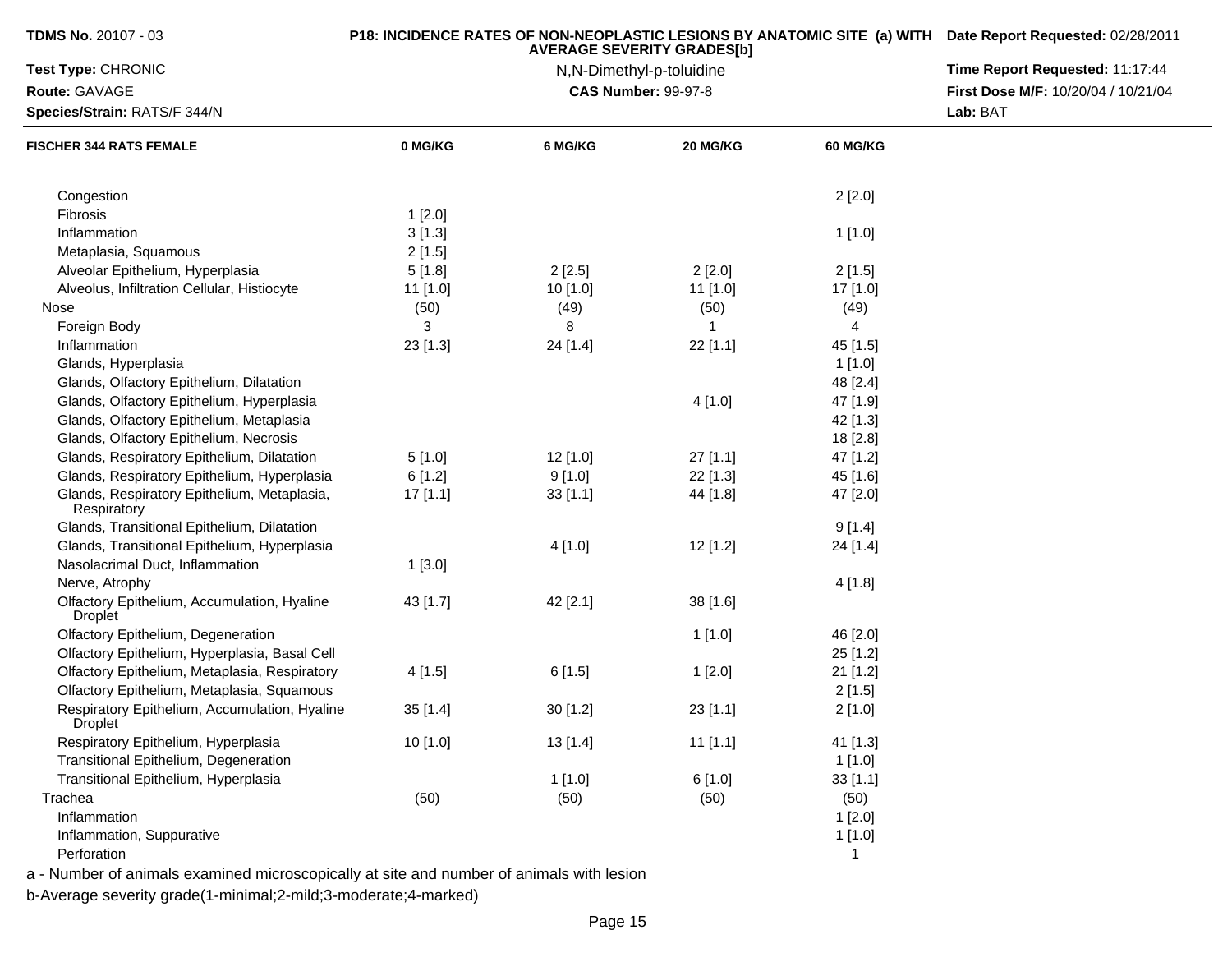| <b>TDMS No. 20107 - 03</b>                   |          | <b>AVERAGE SEVERITY GRADES[b]</b> | P18: INCIDENCE RATES OF NON-NEOPLASTIC LESIONS BY ANATOMIC SITE (a) WITH Date Report Requested: 02/28/2011 |                 |                                     |
|----------------------------------------------|----------|-----------------------------------|------------------------------------------------------------------------------------------------------------|-----------------|-------------------------------------|
| Test Type: CHRONIC                           |          | Time Report Requested: 11:17:44   |                                                                                                            |                 |                                     |
| Route: GAVAGE                                |          |                                   | <b>CAS Number: 99-97-8</b>                                                                                 |                 | First Dose M/F: 10/20/04 / 10/21/04 |
| Species/Strain: RATS/F 344/N                 |          | Lab: BAT                          |                                                                                                            |                 |                                     |
| <b>FISCHER 344 RATS FEMALE</b>               | 0 MG/KG  | 6 MG/KG                           | 20 MG/KG                                                                                                   | <b>60 MG/KG</b> |                                     |
| SPECIAL SENSES SYSTEM                        |          |                                   |                                                                                                            |                 |                                     |
| Ear                                          | (1)      | (0)                               | (0)                                                                                                        | (1)             |                                     |
| Eye                                          | (50)     | (50)                              | (50)                                                                                                       | (50)            |                                     |
| Cataract                                     | 3[3.0]   | 2[3.5]                            | 3[3.0]                                                                                                     |                 |                                     |
| Ciliary Body, Cornea, Inflammation           | 1[4.0]   |                                   |                                                                                                            |                 |                                     |
| Cornea, Degeneration                         |          |                                   |                                                                                                            | 1[2.0]          |                                     |
| Retina, Atrophy                              | 2[3.5]   | 3[3.0]                            | 3[3.0]                                                                                                     | 1[3.0]          |                                     |
| Harderian Gland                              | (50)     | (50)                              | (50)                                                                                                       | (50)            |                                     |
| Inflammation                                 | 6[1.7]   | 4 [1.5]                           | 2[1.0]                                                                                                     | 1[1.0]          |                                     |
| <b>Lacrimal Gland</b>                        | (0)      | (0)                               | (0)                                                                                                        | (1)             |                                     |
| <b>URINARY SYSTEM</b>                        |          |                                   |                                                                                                            |                 |                                     |
| Kidney                                       | (50)     | (50)                              | (50)                                                                                                       | (50)            |                                     |
| Accumulation, Hyaline Droplet                | 25[1.2]  | 23[1.1]                           | 5[1.0]                                                                                                     | 1 [1.0]         |                                     |
| <b>Calculus Micro Observation Only</b>       |          |                                   | $\overline{1}$                                                                                             |                 |                                     |
| Cyst                                         |          | 1                                 |                                                                                                            | $\mathbf{1}$    |                                     |
| Infarct                                      | 4[2.3]   |                                   | 5[2.0]                                                                                                     | 2[3.0]          |                                     |
| Mineralization                               | 33[1.1]  | 35 [1.0]                          | 35[1.1]                                                                                                    | $37$ [1.1]      |                                     |
| Nephropathy                                  | 28 [1.1] | 38 [1.2]                          | 38 [1.2]                                                                                                   | 41 [1.8]        |                                     |
| Pigmentation                                 | 41 [1.0] | 45 [1.0]                          | 43 [1.0]                                                                                                   | 49 [1.4]        |                                     |
| Papilla, Fibrosis                            | 1[2.0]   |                                   | 1[1.0]                                                                                                     |                 |                                     |
| Papilla, Inflammation                        | 1 [2.0]  |                                   |                                                                                                            |                 |                                     |
| Papilla, Necrosis                            |          |                                   |                                                                                                            | 1[3.0]          |                                     |
| Pelvis, Dilatation                           |          |                                   |                                                                                                            | 1[2.0]          |                                     |
| Pelvis, Inflammation                         | 3[1.7]   | 3[2.3]                            | 9[2.0]                                                                                                     | 5 [2.6]         |                                     |
| Pelvis, Transitional Epithelium, Hyperplasia | 2[2.0]   | 3[1.3]                            | 8[2.0]                                                                                                     | 6[2.0]          |                                     |
| Renal Tubule, Dilatation                     | 1[2.0]   |                                   |                                                                                                            |                 |                                     |
| Renal Tubule, Hyperplasia                    | 1[1.0]   |                                   |                                                                                                            |                 |                                     |
| <b>Urinary Bladder</b>                       | (50)     | (50)                              | (50)                                                                                                       | (50)            |                                     |
| Inflammation                                 |          |                                   |                                                                                                            | 1[1.0]          |                                     |